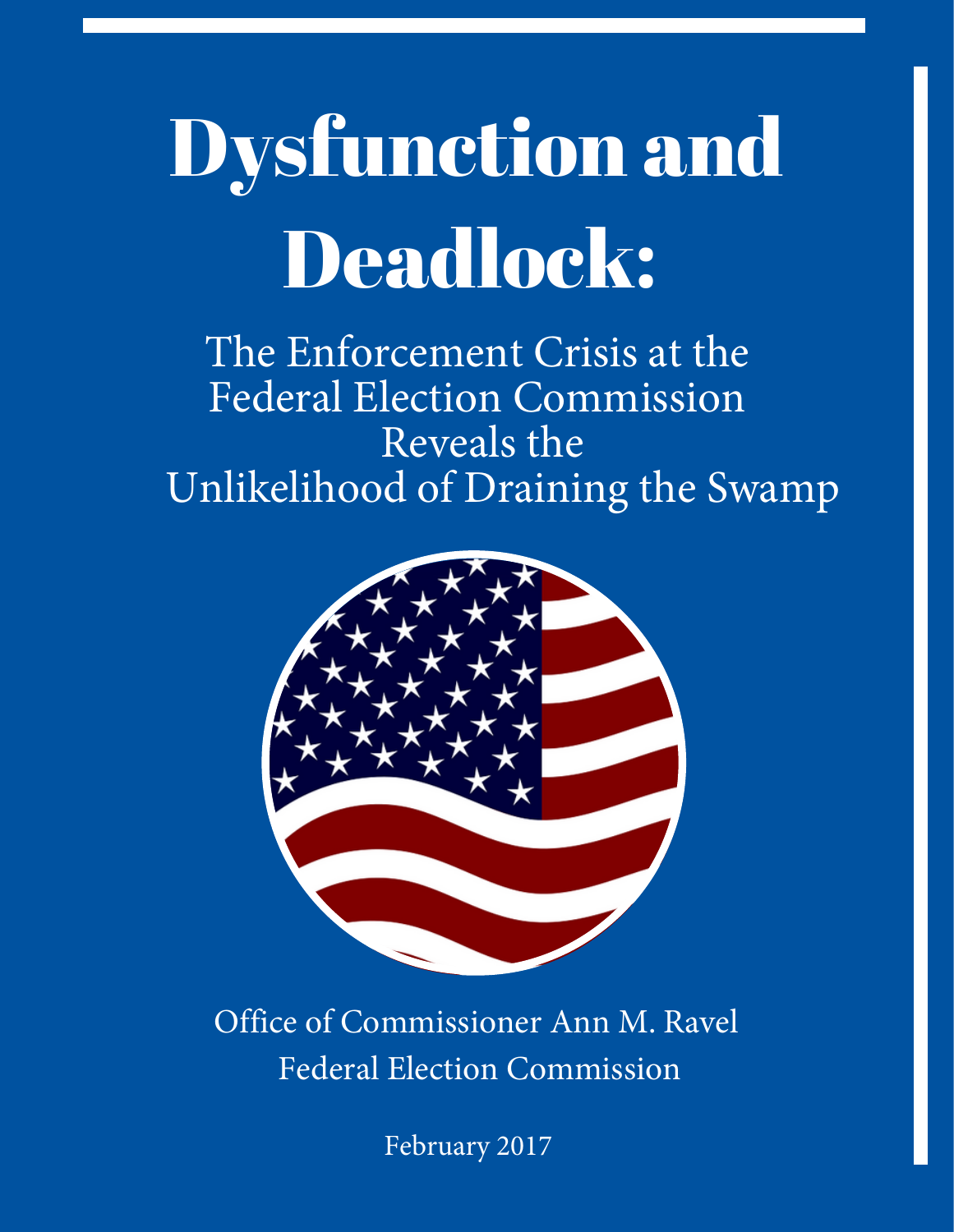#### **EXECUTIVE SUMMARY**

<span id="page-1-0"></span>The Federal Election Commission ("FEC") is an independent regulatory agency established to enforce and administer federal campaign finance laws.

public to know about its failures. Over the past ten years—as the results of this new study lay bare—the effectiveness of the FEC has deteriorated. It appears that these trends could accelerate in 2017, so it is important for the

 obstructs, and delays action on the very campaign finance laws its members were appointed to cases closed since  $2015.<sup>1</sup>$  $2015.<sup>1</sup>$  $2015.<sup>1</sup>$ While the FEC's employees strive to fulfill its mission, the Commission itself—made up of six Commissioners—is not performing its duty. A bloc of three Commissioners routinely thwarts, administer. This bloc voted in lockstep 98% of the time, according to a recent news analysis of

finance law, major violations are swept under the rug **votes do not tell the whole** and the resulting dark money has left Americans **story**. For nearly every case of uninformed about the sources of campaign spending. **major significance over the**  Due to the bloc's ideological opposition to campaign **Statistics about deadlocked 3-3** 

The Commission's work is essential to the integrity and **Commission has deadlocked**  office; and deter abuses by mandating public disclosure **and dysfunction.**  fairness of the political process and to ensure public **on investigating serious**  trust in government. As the FEC explains on its website, **allegations or has failed to**  campaign finance law seeks to "limit the **hold violators fully** disproportionate influence of wealthy individuals and **accountable. This report**  special interest groups in the outcome of federal elections; regulate spending in campaigns for federal **recent examples of deadlock**  of campaign finances."[2](#page-21-1) 

story. For nearly every case of highlights some of the most **past several years, the** 

 violators of the law are given a free pass. Because of this, candidates and committees are aware This incredibly significant Commission is not performing the job that Congress intended, and that they can ignore the laws enacted to protect the integrity of our elections.

This report exposes, among other things, how the Commission and some of its members have:

 *Dramatically Increased the Number of Deadlocked Substantive Votes From 2006 - 2016.* The and dismiss flagrant violations, impose significantly lower penalties, and leave major cases bloc has used the four vote requirement to take most action as unchecked veto power to delay without resolution. In 2006, commissioners deadlocked in just 2.9% of substantive votes in Matters Under Review ("MURs"—also known as enforcement cases) closed that year. For MURs closed in 2016, the Commissioners deadlocked on 30% of all substantive votes taken in those matters. In 2006, only 4.2% of MURs closed had at least one deadlocked vote. However, in 2016, 37.5% of all MURs closed had at least one deadlocked vote.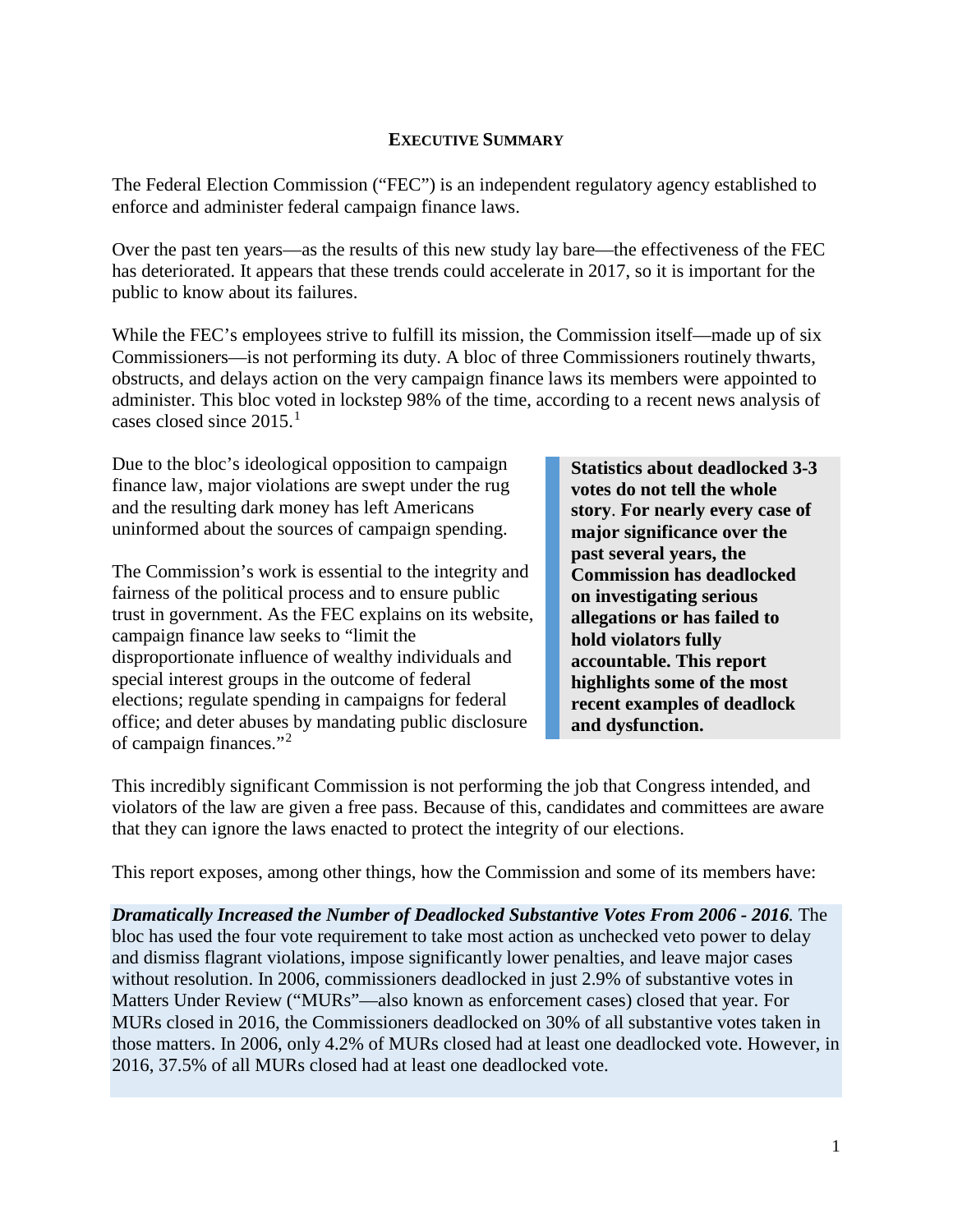than \$5.5 million in MUR civil monetary penalties. In 2016, MUR civil penalties imposed totaled only \$595,425. By comparison, this is significantly less than the nearly \$900,000 that **Dramatically Reduced Fines Over the Past Decade.** In 2006, the Commission assessed more California's Fair Political Practices Commission, an agency for one state, assessed in 2016.

 *Spending.* In *Citizens United*, the Supreme Court approved disclosure so that voters can be \$800 million in federal campaign spending has come from undisclosed sources. Yet the bloc has *Failed to Enact New Regulations Post***-Citizens United** *Concerning Secret Campaign*  informed about who is behind political campaigns. Since the Court's decision in 2010, more than prevented any enactment of rules to ensure that all campaign spending is disclosed.

*Ideologically Opposed the Agency's Purpose***.** Commissioner Goodman told the *New York Times*  that "Congress set this place up to gridlock. This agency is functioning as Congress intended. The democracy isn't collapsing around us." White House Counsel Don McGahn, a former Commissioner himself, said during his FEC tenure that he would "plead guilty as charged" to "not enforcing the law as Congress passed it."

*Blocked Investigations of Serious Campaign Finance Violations by Changing the Standard of Proof.* When a complaint is filed and the alleged violator responds, if there are indications that a violation of the law may have occurred, the Commission is supposed to investigate to gather additional facts to determine if there was—or was not—wrongdoing in important cases. The bloc of Commissioners, however, has blocked even a preliminary investigation. Consequently, major violators are routinely let off the hook at this early stage.

 This report also highlights 18 illustrative enforcement complaints that have come before the Commission recently in which the agency failed to require meaningful accountability from individuals, corporations, labor unions, and dark money groups. These cases are not an exhaustive list, but show the serious consequences of gridlock, including lack of disclosure and political committee registration, employer coercion, candidates' personal use of campaign funds, none did the Commission hold wrongdoers accountable for the full extent of their misconduct. and foreign national contributions. Although many of these cases captured public attention, in

These matters include:

- Mitt Romney's presidential campaign. Although the nonpartisan Office of General • **EMPLOYEE COERCION: Robert E. Murray and Murray Energy Corp. [MURs 6661, 6651]** In October 2012, a complaint alleged that Murray Energy and its CEO coerced employees, including by threats of being fired, to pressure them to contribute to Gov. Counsel ("OGC") recommended that there was reason to believe that this violated the law and that the Commission should authorize an investigation, the three Commissioners in the anti-enforcement bloc voted to do nothing. Similar allegations against the same company in another case were also not investigated.
- **PASS-THROUGHS TO KEEP CONTRIBUTORS' IDENTITIES SECRET: The "LLC Cases" [MURs 6485, 6487, 6488, 6711, 6930]** Five separate complaints alleged that several limited liability companies ("LLCs") contributed to Super PACs supporting a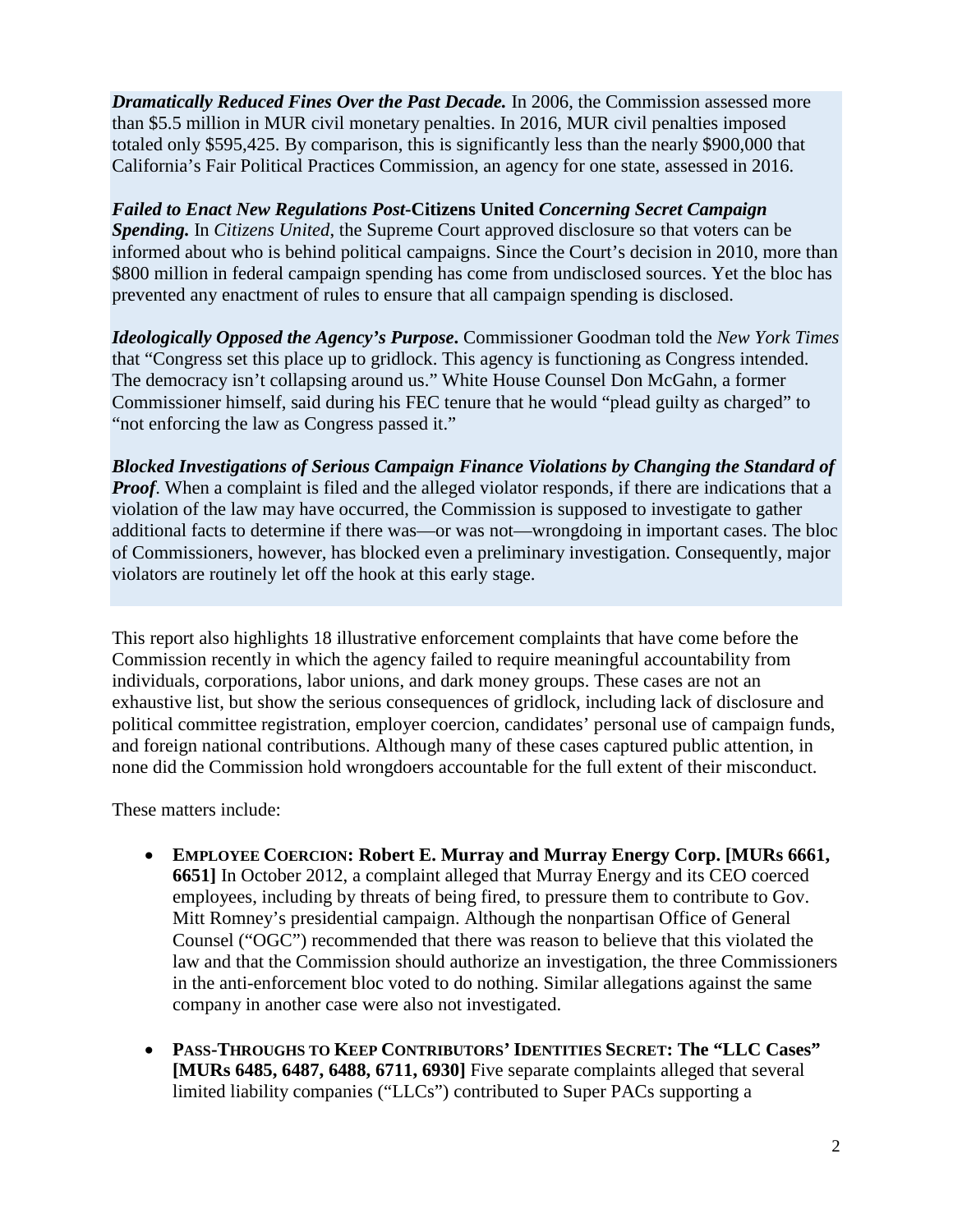presidential candidate in order to hide the true identity of the contributor. The complaints alleged that the LLCs were created as a pass-through for millions of dollars in contributions from individuals who wished to keep their identities secret. One contributor openly admitted that he gave to his newly formed LLC for the sole purpose of hiding his identity and evading disclosure. OGC recommended that the Commission find reason to believe the LLCs had violated the law in all but one of the matters. As several cases were pending for four years, three Commissioners made more than 10 motions to open an investigation. The anti-enforcement bloc of Commissioners abstained or voted against OGC's recommendations, preventing disclosure of the source of the money.

was to influence federal elections and that 85% of the money it spent in  $2010 - $4.77$ • **FAILURE OF "SOCIAL WELFARE" ORGANIZATIONS TO REGISTER AS POLITICAL COMMITTEES AND DISCLOSE: Commission on Hope Growth and Opportunity ("CHGO") [MURs 6391 and 6471]** A complaint alleged that CHGO, a 501(c)(4) "social welfare" organization, failed to report and include required disclaimers on more than \$2 million of advertisements. OGC recommended that the Commission find reason to believe that CHGO violated the law by failing to disclose spending on the ads and omitting the proper disclaimers. OGC also recommend finding reason to believe that CHGO should have registered as a political committee, which would have required it to inform the public about how it raises and spends money to influence elections. The Commission deadlocked on some of OGC's recommendations, but authorized a limited investigation. The investigation found voluminous evidence that CHGO's major purpose million — funded political advertisements. The anti-enforcement bloc of Commissioners refused to find a violation, and refused to enter into settlement negotiations with CHGO. Nothing was done about this clear violation.



Source: Analysis of Vote Certifications in the FEC's Enforcement Query System ("EQS")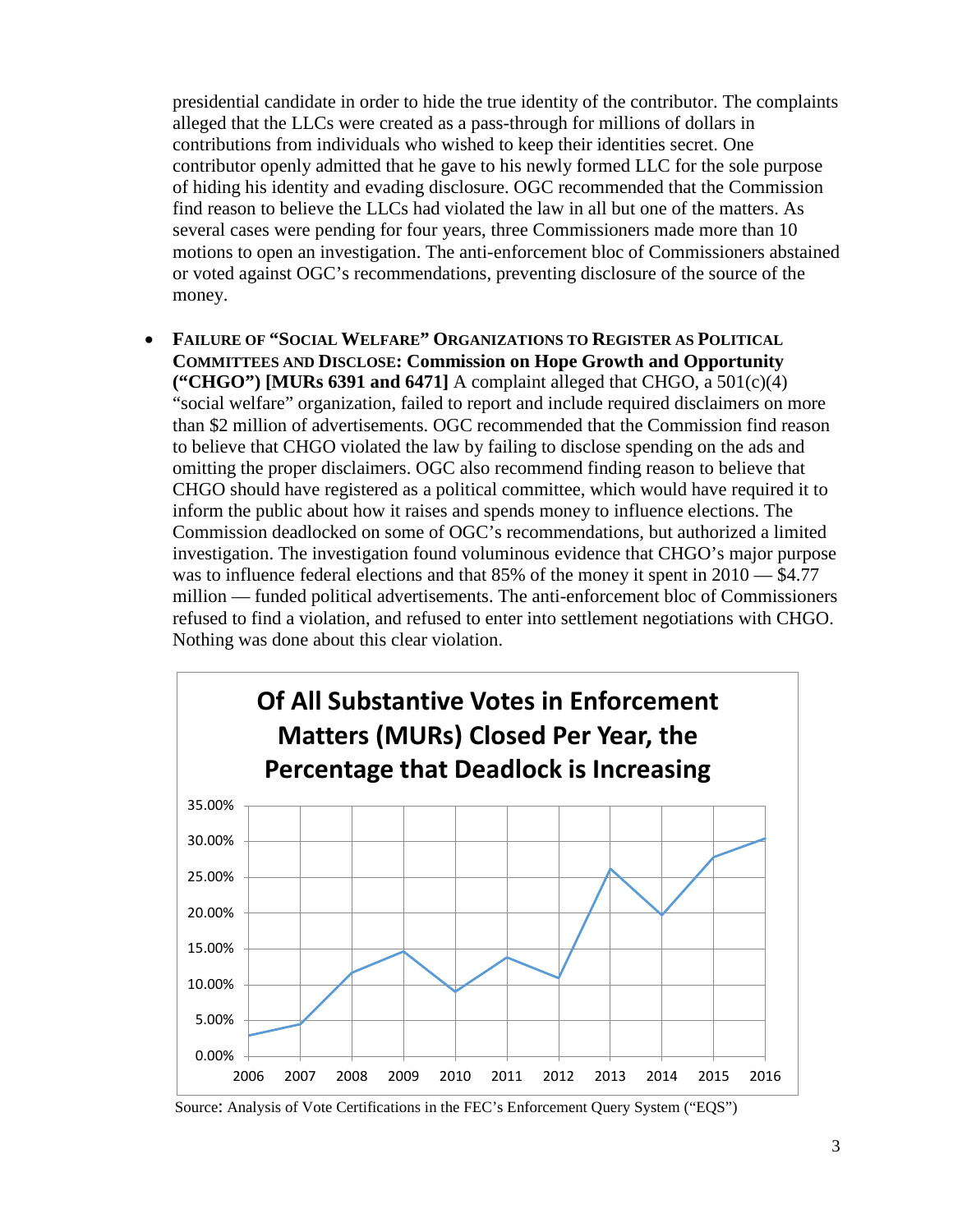





[Source: Analysis of FEC Enforcement Statistics, Total MUR C](http://www.fec.gov/press/bkgnd/EnforcementStatistics.shtml)ivil Penalties, [http://www.fec.gov/press/bkgnd/EnforcementStatistics.shtml.](http://www.fec.gov/press/bkgnd/EnforcementStatistics.shtml)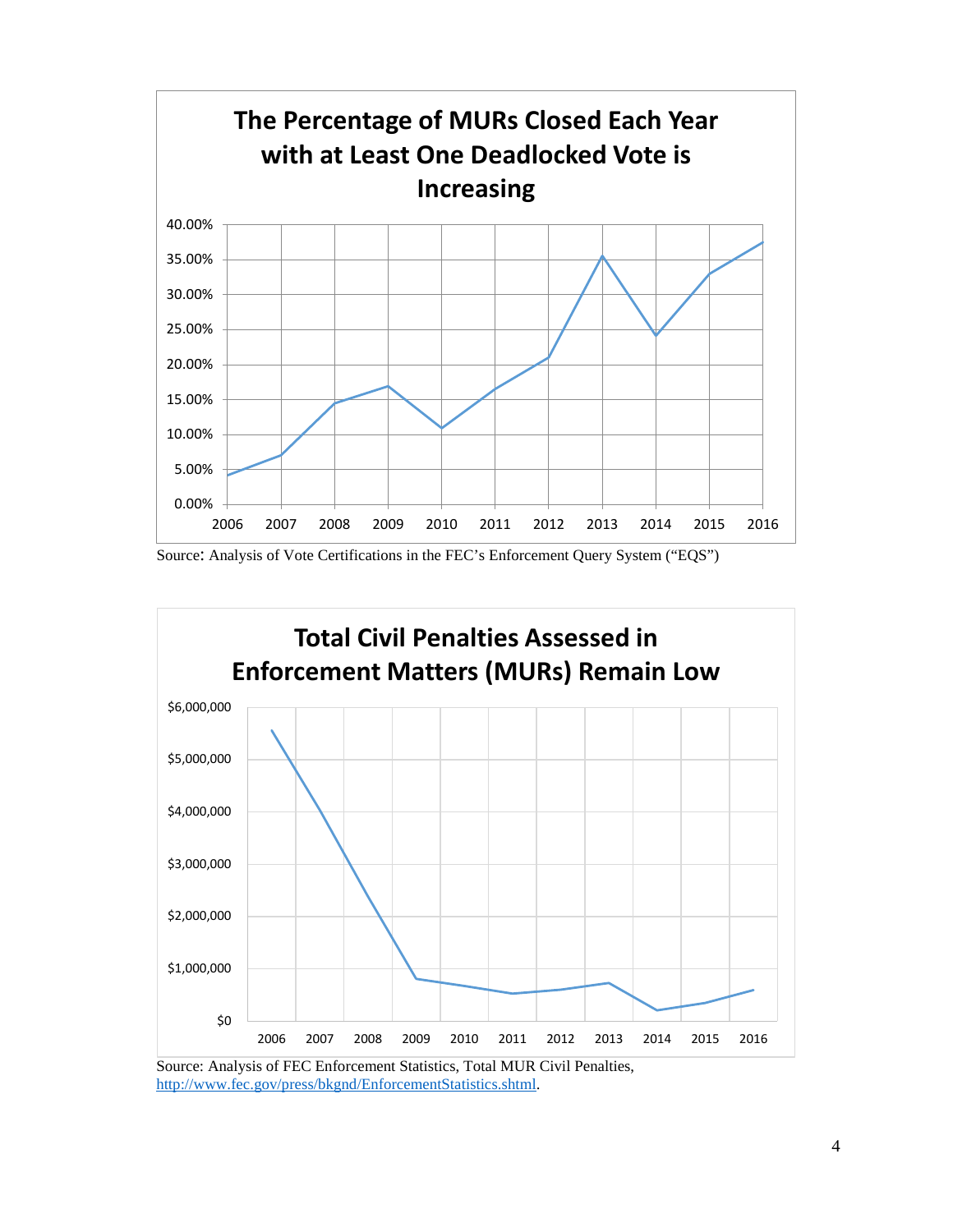# DYSFUNCTION AND DEADLOCK: ENFORCEMENT CRISIS AT THE FEDERAL ELECTION COMMISSION

Prepared by the Office of Commissioner Ann M. Ravel<sup>3</sup>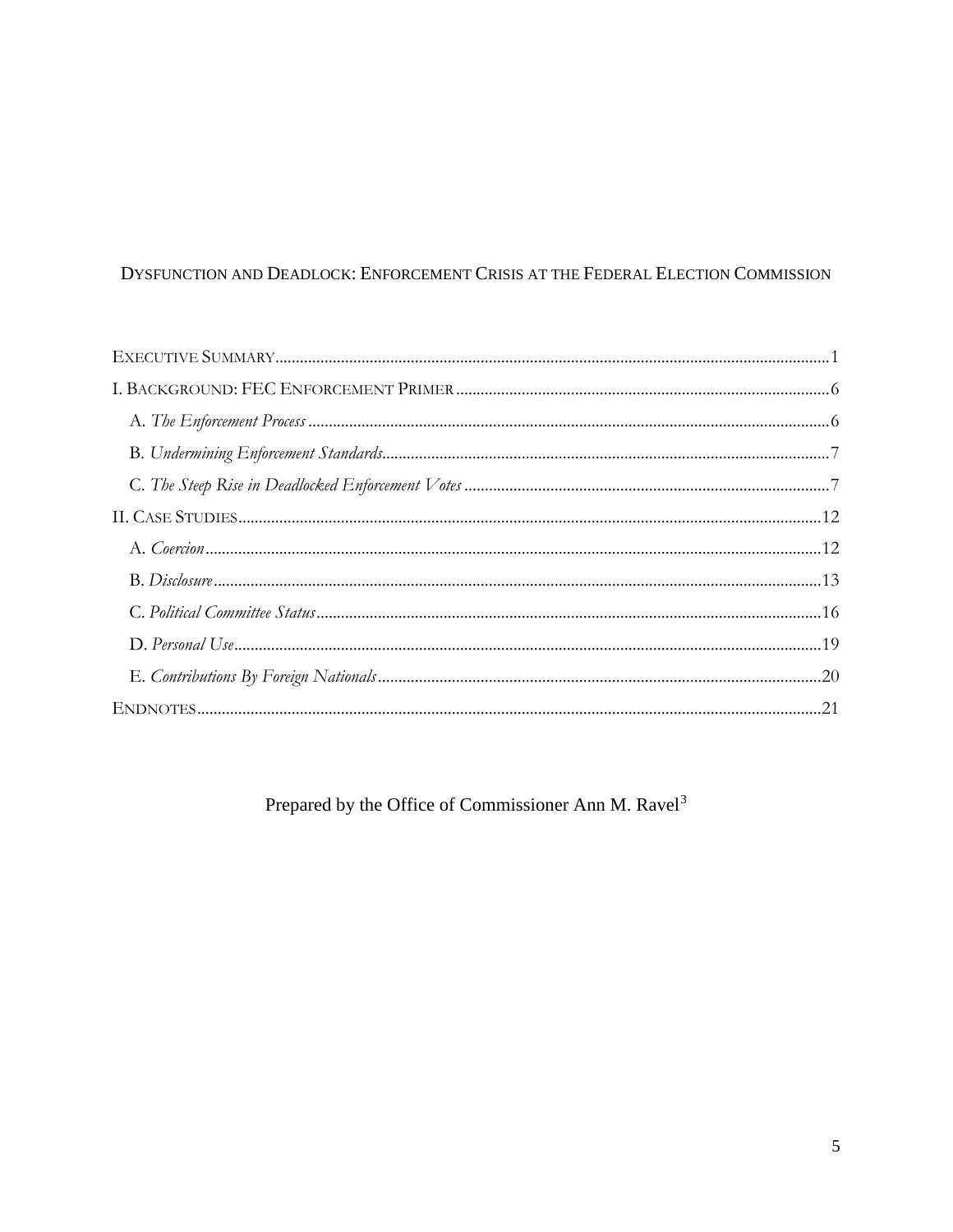#### I. BACKGROUND: FEC ENFORCEMENT PRIMER

#### <span id="page-6-1"></span><span id="page-6-0"></span>A. *The Enforcement Process*

 of the Watergate scandal of the 1970s. The FEC's main duties under FECA include supervising Congress created the FEC to enforce the Federal Election Campaign Act ("FECA") in the wake the public disclosure of money raised and spent in connection with federal campaigns, providing information about FECA, encouraging compliance, and enforcing federal campaign finance laws through audits, investigations, and civil litigation.<sup>[4](#page-21-4)</sup> These laws and duties are in place to prevent corruption and protect the integrity of the political process.

Although some have criticized the agency as the "Failure to Enforce Commission" and a "toothless tiger,"[5](#page-21-5) it worked to enforce the law in a bipartisan manner for many years. Congress intended the agency to be structured so that a single political party could not unduly influence the agency or its enforcement outcomes. As such, no more than three of the Commission's six Commissioners can come from a single political party.

What follows is a general description of the Commission's process for enforcing the law in novel, complex, or sophisticated matters. These are classified as "**Matters Under Review**" ("**MUR"**). Matters that are less complicated, depending on the circumstances, may be referred to an **Alternative Dispute Resolution** program or the Commission's **Administrative Fines Program.** The latter calculates pre-established fines when political committees are late in filing their disclosure reports, or fail to file reports entirely.

**The enforcement process is usually triggered when an individual files a complaint or a matter is internally referred within the FEC**. Complaints must be sworn and notarized. Potential violations may also be self-reported, or referred from the agency's Audit Division, its Reports Analysis Division ("RAD"), or another government agency.

 In general, the Commission's nonpartisan Office of General Counsel ("OGC") provides a copy of the complaint to each named respondent that is alleged to have violated the law. The respondent can reply to the allegations in writing.

**OGC then reviews the submitted materials and recommends a response to the Commission.**  Possible courses of action are to **find reason to believe ("RTB")** that the respondent has committed or is about to commit a violation of the law; to **dismiss the matter** consistent with the agency's prosecutorial discretion to preserve its resources for other cases; or to **find no reason to believe** that a violation has occurred. If the Commission dismisses the matter, or finds no reason to believe that a violation has occurred, the case is usually closed.

If four commissioners agree that there is RTB that a violation has occurred or is about to occur, the Commission may open an investigation, find probable cause that a violation has occurred or is about to occur, open settlement negotiations to resolve the matter, or, after finding probable cause, file a lawsuit in the event no alternative resolution is possible.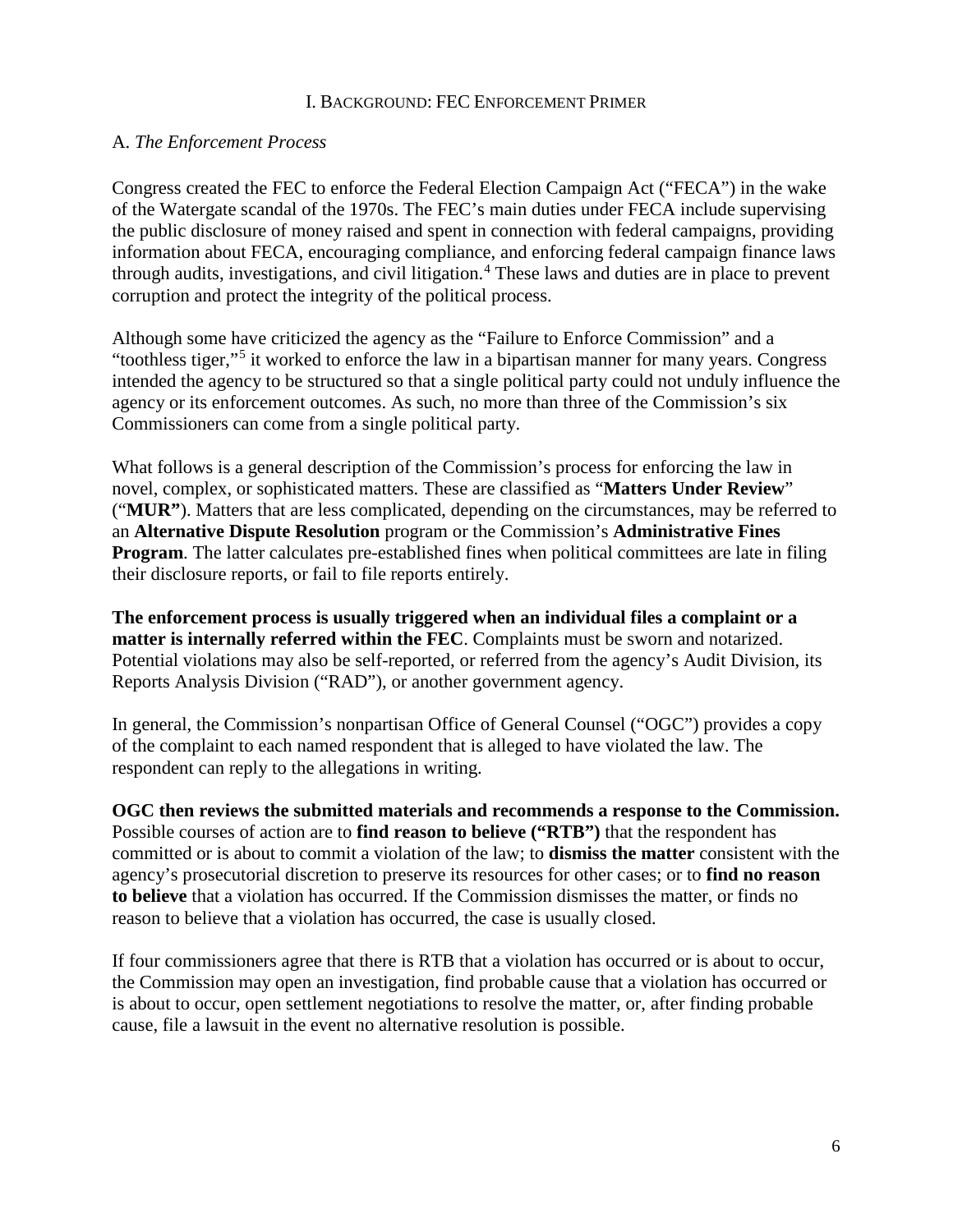**Importantly, at every stage discussed above, the affirmative vote of four commissioners is necessary to move forward.** This provides ample opportunity for commissioners to block action by splitting 3-to-3.

#### <span id="page-7-0"></span>B. *Undermining Enforcement Standards*

 merely a threshold determination that permits the Commission's staff to investigate further to **Finding RTB—the first step toward proceeding with an enforcement matter—is** *not* **a**  finding that a violation has occurred, or is about to occur. As the Commission has itself said, "a 'reason to believe' finding by itself *does not establish that the law has been violated*."[6](#page-21-6) It is establish whether there was—or was not—a violation.

or "clear and convincing evidence."<sup>7</sup> And it is far lower than the "proof beyond a reasonable doubt" standard in criminal cases.<sup>[8](#page-21-8)</sup> Finding RTB means only that a violation *may* have occurred, on the basis of the complaint and the response. It allows the Commission to collect additional facts to make a better determination of whether a violation occurred. The standard of proof to find RTB is low. It is lower than the standard required in civil cases, such as proving something by a "preponderance of the evidence"

Unfortunately, as will be shown in cases below, the anti-enforcement bloc has unilaterally imposed higher requirements to find RTB. In doing so, the bloc has shut down the Commission's ability to even investigate serious allegations in sworn complaints. Their standard, which is contrary to the law, has stymied the Commission's ability to even *open* an investigation and uphold the law in major cases.

### <span id="page-7-1"></span>C. *The Steep Rise in Deadlocked Enforcement Votes*

The four-vote requirement for the Commission to take action on most matters ensures bipartisan oversight, but also creates multiple opportunities in a single MUR for deadlock and delay that is at cross-purposes with the agency's mission. A deadlock could be a 3-3 vote, or anything other than four affirmative votes.

Deadlocks may prevent the Commission from resolving important matters of campaign finance enforcement. In addition to relieving violators of their obligation to follow the law, they often deprive candidates, campaigns, political parties, and others of certainty about how the law will be enforced.

As the *New York Times* reported, deadlocked votes "have created a rapidly expanding universe of unofficial law, where Republican commissioners have loosened restrictions on candidates and outside groups simply by signaling what standards they are willing to enforce."[9](#page-21-9) Last year, a campaign finance attorney whose firm represents candidates and political parties told the *Washington Post* that "we are in an environment in which there has been virtually no enforcement of the campaign finance laws."<sup>10</sup>

Commenters have analyzed different statistics to gauge whether the Commission is deadlocking on an increasing number of matters. Most of them have found that the Commission's rate of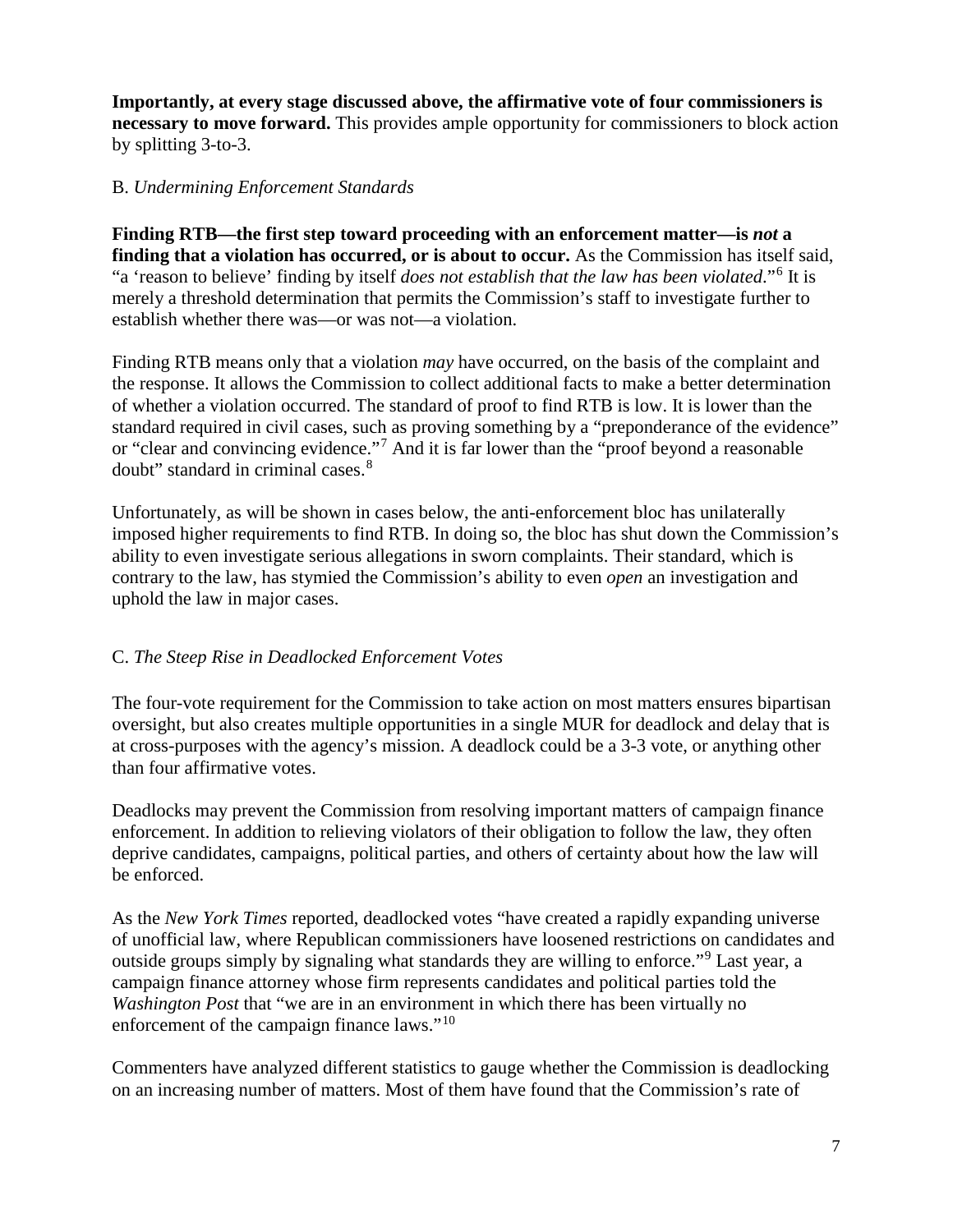According to its analysis, "the Republicans did vote as a bloc 98 percent of the time, only other three commissioners voted as a bloc in 87% of those votes."<sup>[13](#page-21-13)</sup> deadlocked votes is increasing. For example, the Congressional Research Service found that in 2014, commissioners deadlocked on 24.4% of closed enforcement matters—nearly double the 13% it found in 2008-2009.[11](#page-21-11) Public Citizen, a nonpartisan advocacy organization, found that the Commission deadlocked on 22.5% of its 204 enforcement votes in 2013, up from 0.9% of the 1,036 votes in 2003.[12](#page-21-12) NBC News conducted an analysis of cases that have been closed since 2015 to determine how commissioners voted when deciding to authorize an investigation. breaking rank four times when Commissioner Lee Goodman recused himself. In comparison, the

To some Commissioners, deadlocks are not an obstacle to achieving the Commission's purpose, but a feature of its structure.

upheld by the courts, his record speaks for itself. President Trump's White House Counsel Don McGahn, a former Commissioner, said that he was "not enforcing the law as Congress passed it. I plead guilty as charged."<sup>14</sup> Although Mr. McGahn qualified his statement by positing that he intended to enforce the law as it's been

Commissioner Goodman told the *New York Times* that "Congress set this place up to gridlock. This agency is functioning as Congress intended. The democracy isn't collapsing around us."<sup>15</sup>

 At the same time, members of the anti-enforcement bloc have released their own analyses to 394 certified votes that the Commission had taken by that time in 2016. They wrote that "86% of and that "78% of Commission votes were *unanimous*."[16](#page-21-16)  show more bipartisan agreement than the trends otherwise suggest. For example, in September 2016, the three Republican Commissioners provided NBC News with their own evaluation of all votes taken this year have reflected bipartisan agreement of a majority of Commissioners,"

 that many of the certified votes that they counted were routine administrative or ministerial minutes from previous meetings of the Commission. They included dozens of votes that deal temporary appointments. They also included more than 50 noncontroversial matters related to committees are late in filing their reports or fail to file reports entirely. These routine votes are However, these numbers are deceiving. The Republican Commissioners failed to acknowledge matters, not enforcement matters. For example, 20 unanimous votes indicated approval of the exclusively with internal personnel issues such as promotions, staff salaries and extensions of the agency's Administrative Fine Program, which imposes pre-determined fines when political hardly indicative of a well-functioning Commission and falsely inflate their willingness to join in bipartisan compromise on novel, complex, or sophisticated enforcement matters.

 ("EQS"). Its findings are shown in the charts below. Each year's data set was comprised of all closed MUR is consistent with that of the Congressional Research Service.<sup>[17](#page-21-17)</sup> The office of Commissioner Ann M. Ravel performed its own analysis of vote certifications in closed MURs, as available on the agency's publicly-available Enforcement Query System certified votes in MURs whose files were closed that year. This means, for example, that 2006's data set contained matters that were opened as early as the 1990s but were not closed until 2006. The methodology used to calculate when commissioners deadlocked on at least one vote in a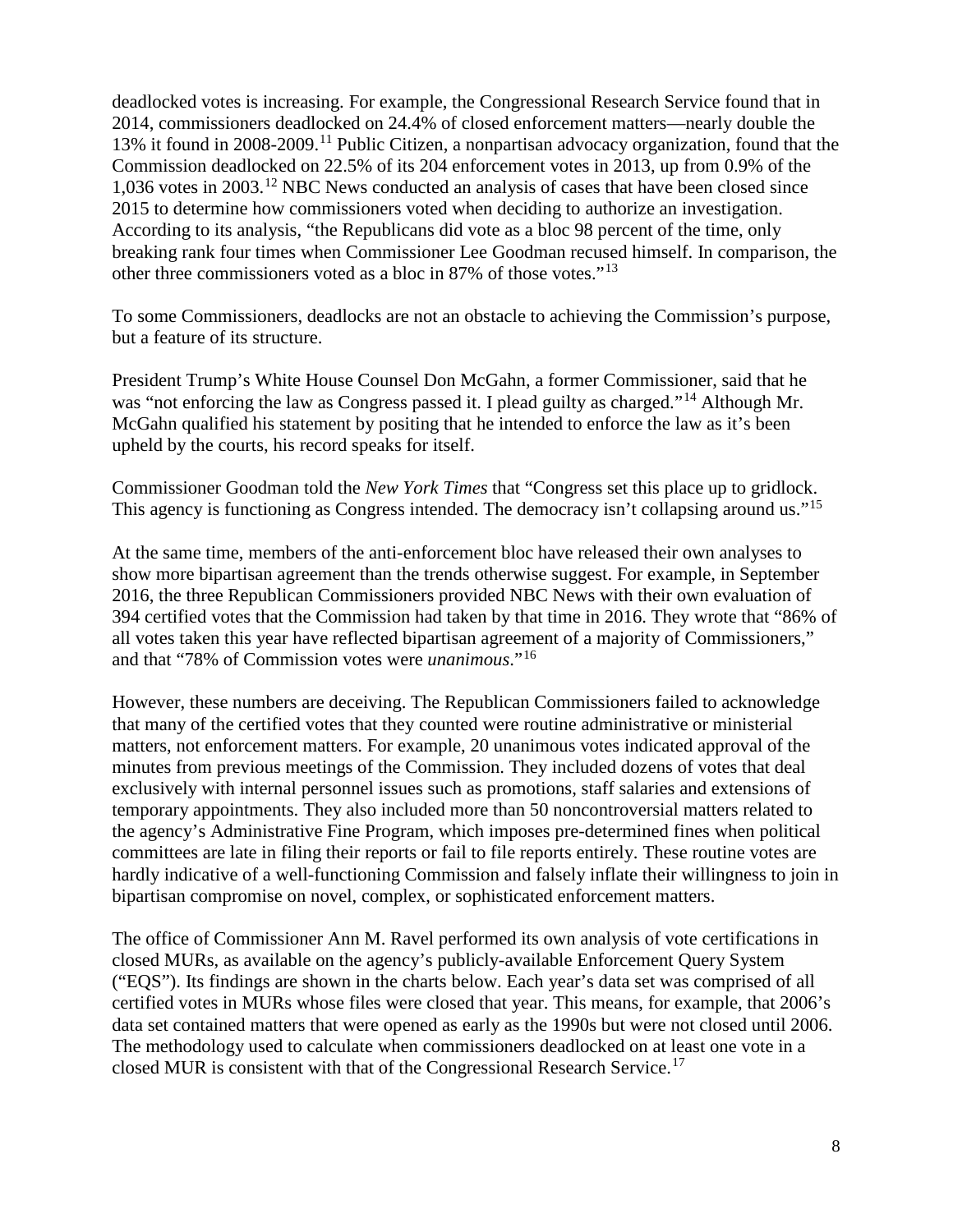Votes were separated into "substantive" and "non-substantive" votes, where votes to close the file and send appropriate letters to the parties regarding the file's closing were "nonsubstantive,"[18](#page-21-18) and all other votes were "substantive." Examples of substantive votes include to find RTB, authorize an investigation, accept a conciliation (i.e., settlement) agreement, take no further action, and to dismiss a case.

 those matters. The statistics confirm that deadlocks on substantive votes are, in fact, increasing. In MURs closed in 2006, Commissioners deadlocked in just 2.9% of substantive votes. The number of deadlocked substantive votes averaged only 9.6% in MURs closed through 2012, before significantly increasing to 26.2% in MURs closed in 2013. The number has remained high. For MURs closed in 2016, Commissioners deadlocked on more than 30% of substantive votes in



Source: Analysis of Vote Certifications in the FEC's Enforcement Query System ("EQS")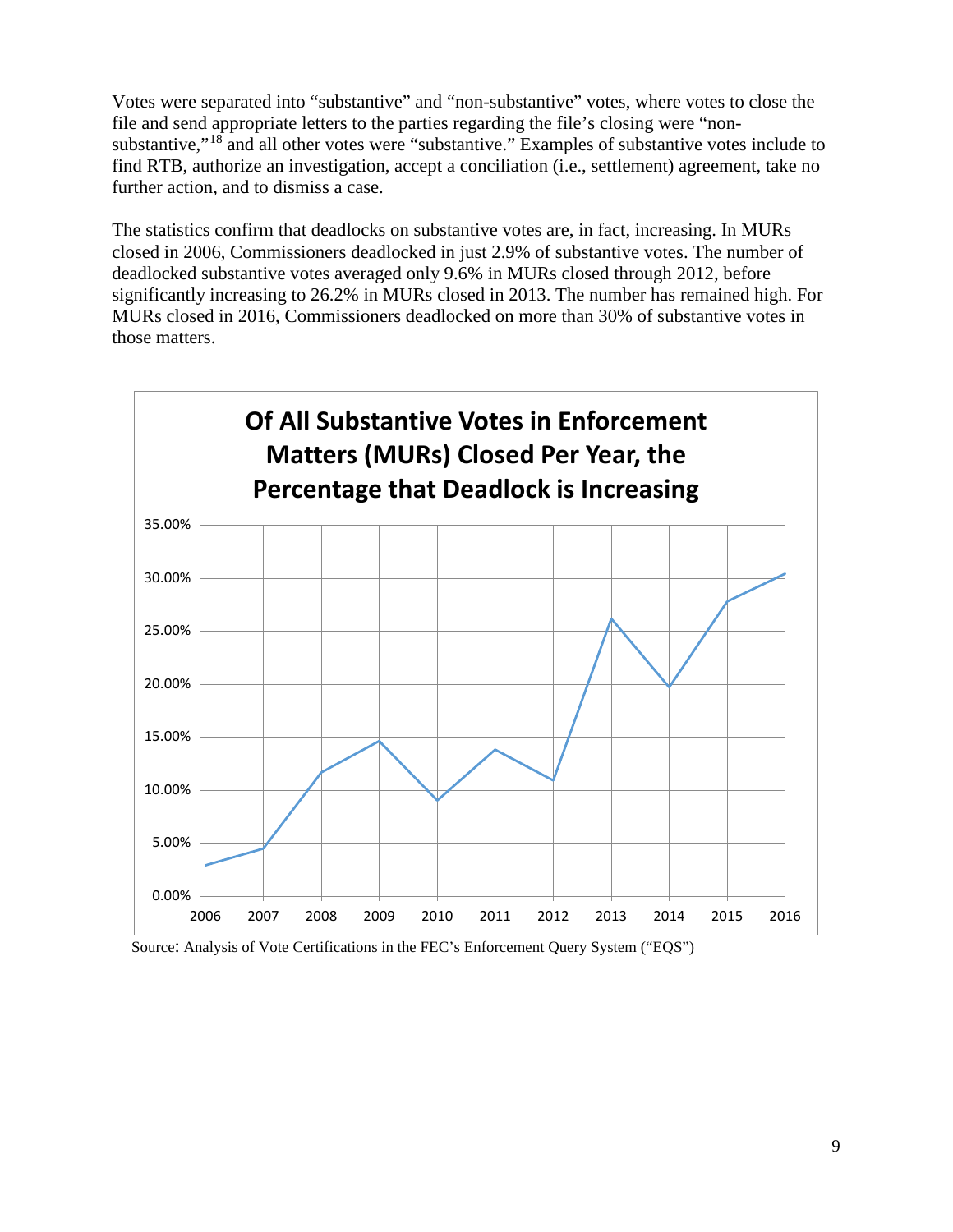These deadlocked votes are frequently dispositive, meaning they result in case closure without any meaningful action. In 2006, no matters closed due to a deadlock; by 2016, that number rose to 12.5%.



Source: Analysis of Vote Certifications in the FEC's Enforcement Query System ("EQS")

 Case closure is not the only effect of the Commission's deadlocks, however. The bloc also uses accountable for the full scope of their conduct. In these instances, the Commission still takes substantive action and proceeds to settlement or a limited investigation, but only after deadlocking on OGC's recommendation to investigate the full scope of an alleged violation. More significant violators understand that they will only get a slap on the wrist. In 2006, only deadlocks (or the threat of deadlock) to dilute enforcement results and avoid holding violators 4.2% of MURs closed that year had at least one deadlocked substantive vote. In 2016, however, 37.5% of MURs closed that year had at least one deadlocked substantive vote.

 very limited action because Commissioners who may favor holding a violator fully accountable In these cases, statistics do not fully illuminate the Commission's inability to uphold the law as Congress intended. For example, they do not fully account for cases where the Commission takes will have no choice but to agree to finding RTB for a minor infraction, or significantly reduced penalties.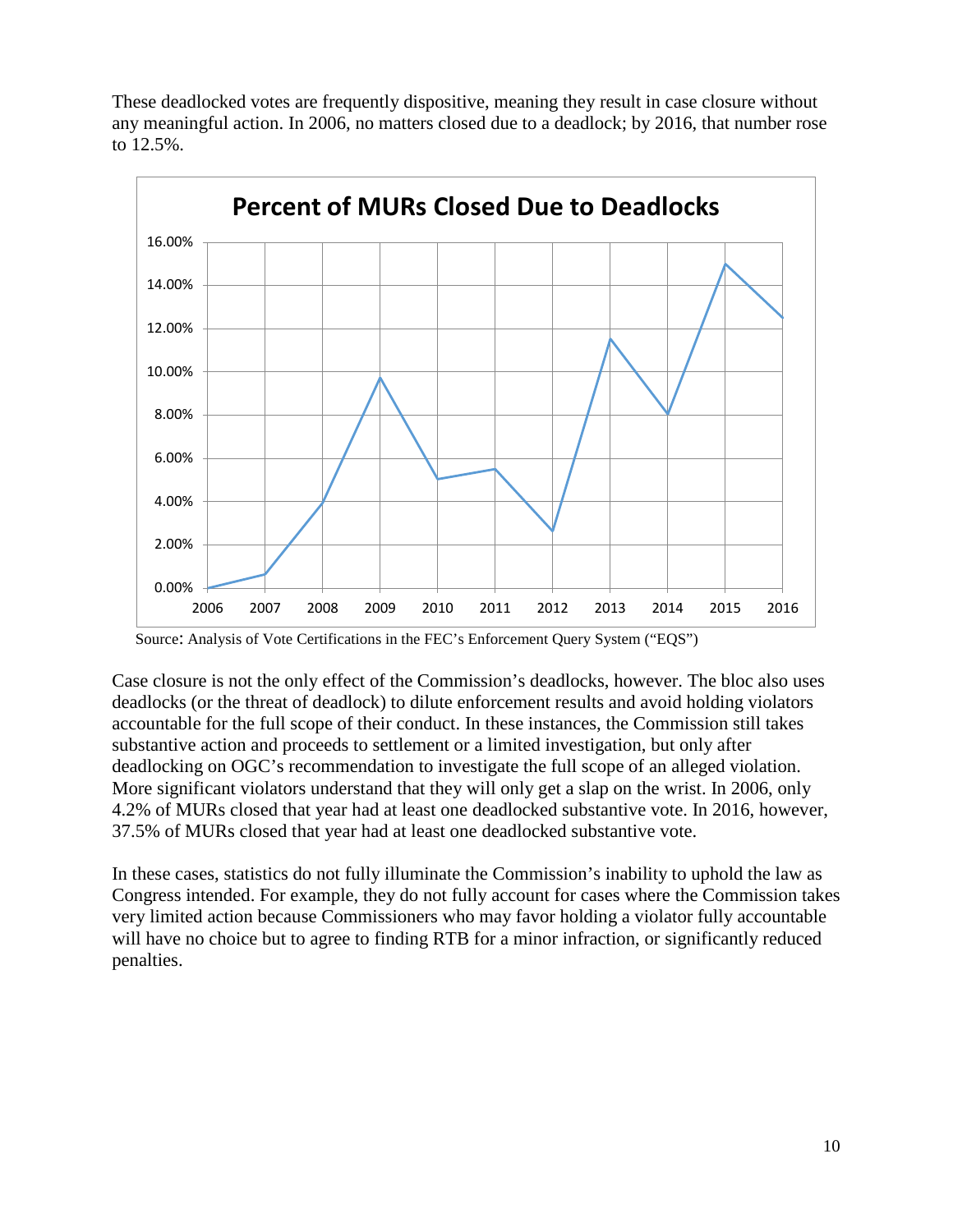

Source: Analysis of Vote Certifications in the FEC's Enforcement Query System ("EQS")

 As the number of deadlocks are increasing, the Commission is collecting fewer and fewer fines. In fiscal year 2006, the Commission assessed more than \$5.5M in civil penalties in MURs.<sup>19</sup> In fiscal year 2016, the Commission assessed civil penalties totaling only \$595,424 for all federal campaigns.<sup>[20](#page-21-20)</sup> By way of comparison, this is significantly less than the nearly \$900,000 that California's Fair Political Practices Commission assessed in 2016.<sup>[21](#page-21-21)</sup>



Source: Analysis of FEC Enforcement Statistics, Total MUR Civil Penalties, [http://www.fec.gov/press/bkgnd/EnforcementStatistics.shtml.](http://www.fec.gov/press/bkgnd/EnforcementStatistics.shtml)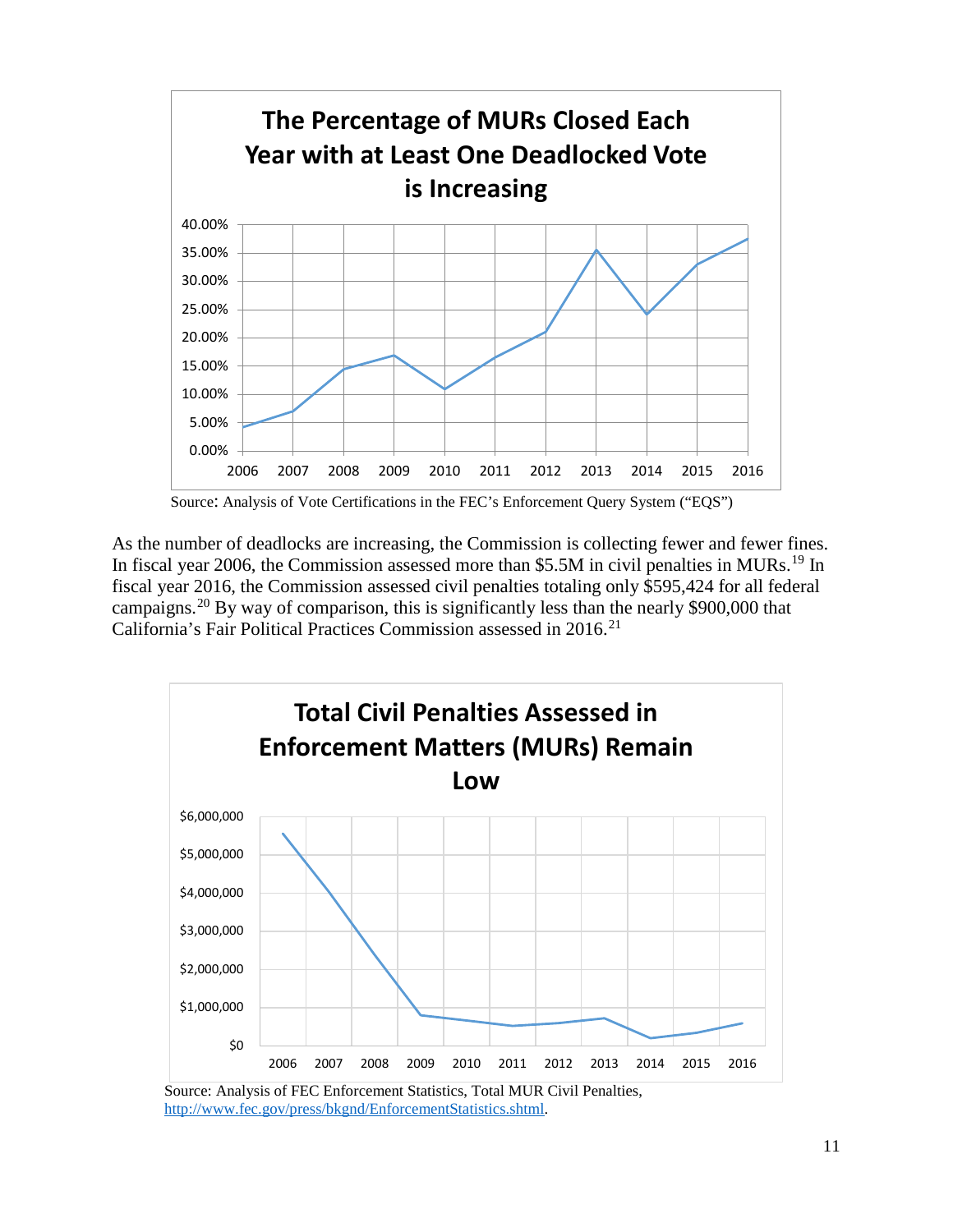public.<sup>22</sup> This is occurring in spite of the Court's affirmation that disclosure of campaign Statistics also do not account for an unwillingness of three Commissioners to write any regulations that reflect the current state of the law. In the wake of *Citizens United* in 2010, political operatives and others have spent more than \$800 million in dark money, including through LLCs and nonprofit "social welfare" organizations that do not disclose donors to the spending is important to further basic democratic values of transparency and accountability.

#### II. CASE STUDIES

<span id="page-12-0"></span> consequences. They are not exhaustive, but provide snapshots of dysfunction. The case studies below are illustrative of the Commission's increasing deadlocks and their

#### <span id="page-12-1"></span>A. *Coercion*

 coercion to secure money or anything of value, like membership dues, for a political contribution or expenditure.<sup>[23](#page-21-23)</sup> When these organizations solicit contributions from an employee, they must responsibilities or use any means of coercion to compel an employee or member to make a political contribution to a candidate or political committee.<sup>[25](#page-22-1)</sup> There are important rules to protect workers' ability to freely participate in the political process. It is illegal for national banks, corporations, and labor organizations to use physical or economic inform the employee of the political purpose of their contribution and their rights to refuse to contribute without punishment.<sup>[24](#page-22-0)</sup> Additionally, these organizations cannot direct subordinates to organize or carry out a fundraising project to support a particular candidate as part of their work

#### **MUR 6661 (Robert E. Murray, Murray Energy Corp) 2016**

 In October 2012, a complaint alleged that Murray Energy Corporation, the Chairman, President, that there was "constant pressure" placed on employees "that, if you don't contribute, your job's at stake."<sup>[27](#page-22-3)</sup> and CEO of the corporation, Robert E. Murray, and Murray Energy Corporation Political Action Committee ("MECPAC") used coercive solicitation practices in violation of federal campaign finance laws.<sup>[26](#page-22-2)</sup> News accounts reported pervasive coercion at Murray Energy Corporation and

 Murray solicited the employees separately for his preferred federal candidates by sending letters to their homes and that Murray Energy Corporation tracked employees' responses to these further corroborated the coercive environment at Murray Energy Corporation.<sup>29</sup> "We have been Another claimed that "if we do not win this election, the coal industry will be eliminated, and so will your job, if you want to remain in this industry. Please respond to this request."<sup>[31](#page-22-7)</sup> In an article cited in the complaint, two anonymous sources were quoted saying that Robert E. solicitations.<sup>28</sup> Internal memos and personal letters from Robert E. Murray to managerial staff insulted by every salaried employee who does not support our efforts," one memo stated.<sup>[30](#page-22-6)</sup>

 investigation of Robert E. Murray, Murray Energy, and MECPAC regarding the alleged coercive participate or contribute based on their employees' interests."<sup>34</sup> Failing to enforce the The FEC's Office of General Counsel ("OGC") recommended that the Commission authorize an actions.<sup>32</sup> Despite the compelling evidence, the Commission deadlocked.<sup>[33](#page-22-9)</sup> Vice Chair Walther, and Commissioners Ravel and Weintraub voted to move forward with the case and wrote that "employees should be free to maintain their personal political beliefs and not be compelled to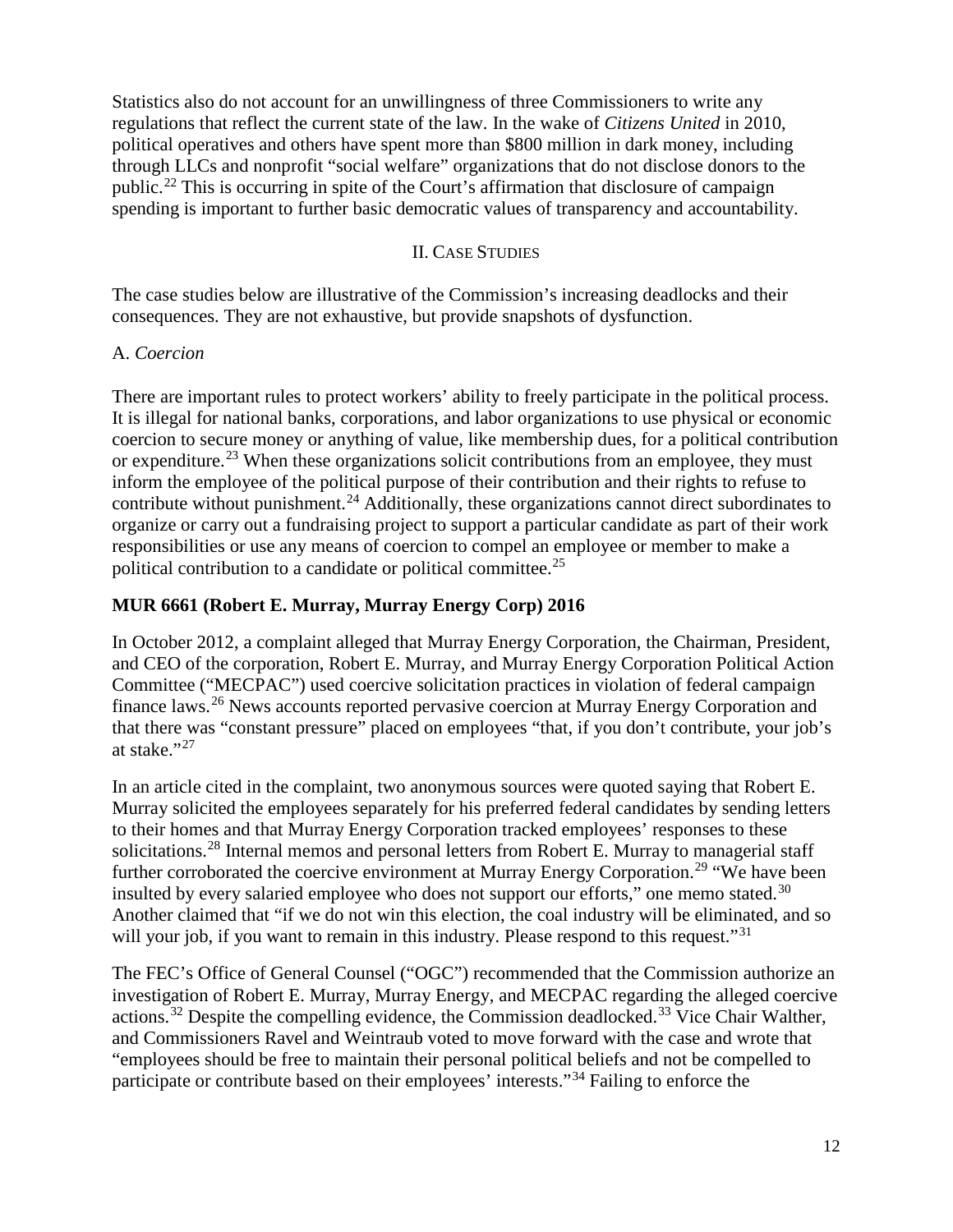Commission's regulations of political coercion in the workplace, they wrote, meant that "corporations will feel they may ride roughshod over the rights of their employees."<sup>[35](#page-22-11)</sup>

# **MUR 6651 (Murray Energy Corp) 2015**

 employees by mandating attendance at a rally to support then-presidential candidate Mitt were made aware that "letters have gone around with lists of employees who did not attend or In September 2012, a different complaint alleged that Murray Energy Corporation coerced Romney.<sup>[36](#page-22-12)</sup> Mine workers who did not attend faced retaliation and threats of retaliation for not participating. Employees were told that the event was mandatory, would be without pay, and donate to political events."[37](#page-22-13) Moreover, on the day of the rally, Murray Energy shut down the mine entirely, such that workers scheduled for the affected shifts were not be paid.<sup>38</sup>

OGC observed that Murray Energy "did or may well have . . . coerc[ed] employees to attend the rally for the benefit of the Romney Committee."<sup>39</sup> Chair Ravel, and Commissioners Walther and Weintraub voted to authorize an investigation. Two of the Commissioners wrote that "this type of coercion is a real danger to our democracy — it puts citizens' right to express their political beliefs at the mercy of their employers."<sup>[40](#page-22-16)</sup> Three other Commissioners did not vote to authorize an investigation. The Commission subsequently closed the case and did nothing to address workplace coercion. [41](#page-22-17) 

# **MUR 6344 (United Public Workers) 2012**

 Based on an April 2010 union meeting, a complaint alleged that United Public Workers, two employees who refused to fully participate.<sup>42</sup> The union denied the allegations.<sup>43</sup> OGC found find reason to believe United Public Workers, AFSCME Local 646, and AFL-CIO coerced its recommendations concerning workplace coercion.<sup>46</sup> As such, the Commission did nothing.<br>B. *Disclosure* AFSCME Local 646, AFL-CIO, required its employees to participate in union activities to support 2010 Congressional candidate Colleen Hanabusa in their personal time and terminated that "the union . . . may not coerce its employees to make in-kind contributions of their off-hour time."[44](#page-22-20) Despite OGC's recommendation that the Commission open a limited investigation and members into donating their off-hour time to influence a federal election,  $45$  the Commission deadlocked with Chair Hunter, and Commissioners McGahn and Petersen voting against OGC's

<span id="page-13-0"></span> Commission has not, however, written any new disclosure rules to account for new avenues of Commission makes the reports publicly available on its website.<sup>50</sup> Disclosing this information The Supreme Court in *Citizens United* emphasized the importance of disclosure so that voters would know who is behind political campaigns and as a means to curb corruption. The spending that the decision allowed. Since then, more than \$800 million from undisclosed sources has influenced federal elections.<sup>[47](#page-22-23)</sup> Generally, FECA requires all political committees to file periodic reports of contributions and expenditures.[48](#page-22-24) The reports include the amount of cash the committee has on hand, total amount of receipts, and the identification of donors.<sup>[49](#page-22-25)</sup> The lets voters know who is behind certain messages. It helps voters make informed decisions on Election Day.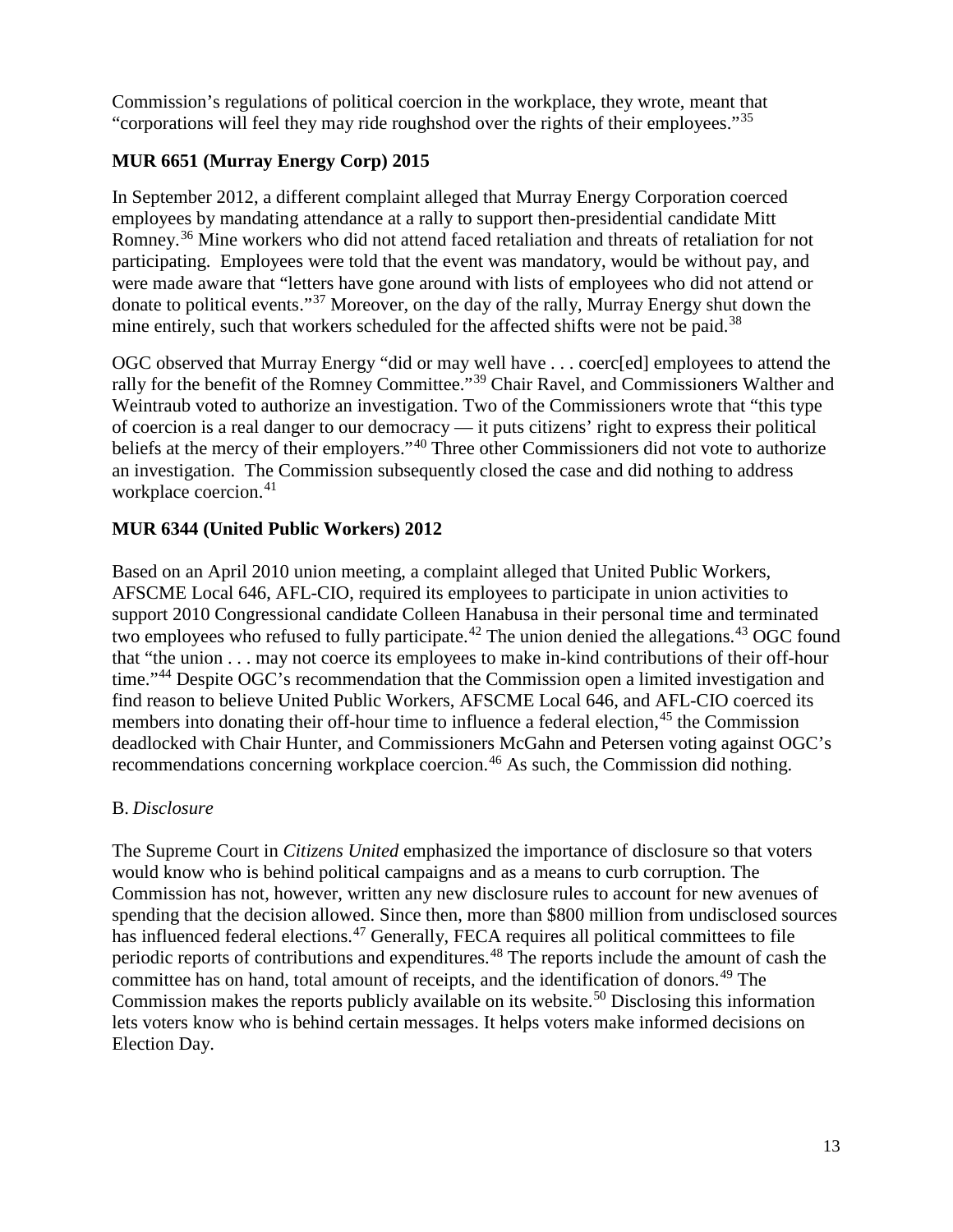### **MURs 6487 & 6488 (F8, LLC, et al), 6485 (W Spann LLC, et al), 6711 (Specialty Investment Group et. al), 6930 (Prakazrel "Pras" Michel) 2016**

 In five separate complaints, the Campaign Legal Center and Democracy 21 alleged that several contributing in the name of another person.<sup>[51](#page-22-27)</sup> When used solely as conduits for campaign limited liability companies ("LLCs"), that contributed to Restore Our Future PAC, a Super PAC supporting Gov. Mitt Romney's presidential campaign, and Black Men Vote, a Super PAC supporting President Obama's reelection, were established for the sole purpose of illegally contributions, such LLCs violate the law because they deprive the public of disclosure.

and evade disclosure."<sup>[52](#page-22-28)</sup> Another LLC contributed \$1 million to Restore Our Future PAC shortly after it was incorporated. The LLC closed its doors five months later.<sup>53</sup> In another one of the matters, a building manager told NBC News that he had never heard of the company using his building.<sup>54</sup> The allegations provided ample reason to believe that a violation occurred. For instance, one "contributor *acknowledged* that he gave through a newly formed LLC solely to hide his identity building as their business address and that his firm had no record of such a tenant in their

 reason to believe the LLCs violated the Act and Commission regulations and advised the Commission to open an investigation into these corporations.<sup>55</sup> For most of the allegations in the complaints, OGC recommended that the Commission find

 Over a period of almost four years, three Commissioners delayed the consideration, abstained, or voted against OGC's recommendations to begin looking into whether the LLCs violated the law. Commissioners Ravel, Walther, and Weintraub made over ten motions to begin an investigation. Every motion failed.<sup>56</sup> As such, the Commission did nothing.

### **MUR 6294 (Americans for Job Security) 2015**

 In an earlier matter, the Commission deadlocked on finding whether there was a reason to communications.<sup>57</sup> believe Americans for Job Security ("AJS"), a 501(c)(6) organization, failed to properly disclose information related to \$4.6 million that the organization spent on electioneering

specific electioneering communication in their 24-Hour Report to the Commission.<sup>58</sup> A year later, another complaint was filed against AJS alleging that the organization violated campaign finance laws by omitting the names and information of certain donors related to a

 In reviewing the allegations, OGC noted that in *Citizens United*, the Supreme Court upheld disclosure rules that require corporations to report contribution and expenditure information.<sup>[59](#page-23-1)</sup> a \$1,000 donation to the corporation. $60$ According to Commission regulations, those requirements include that entities engaging in electioneering communications disclose the name and address of each person who made at least

 Commissioners Walther and Weintraub explained in voting to open an investigation into AJS's applicable law, and impairs the ability of citizens to make informed decisions in our elections."<sup>62</sup> Despite this, the Commission again failed to reach a decision regarding AJS' failure to disclose contribution information for \$9.5 million in federal election activity.<sup>[61](#page-23-3)</sup> As Chair Ravel, and improper reporting, "we continue to believe that the failure to investigate AJS contradicts the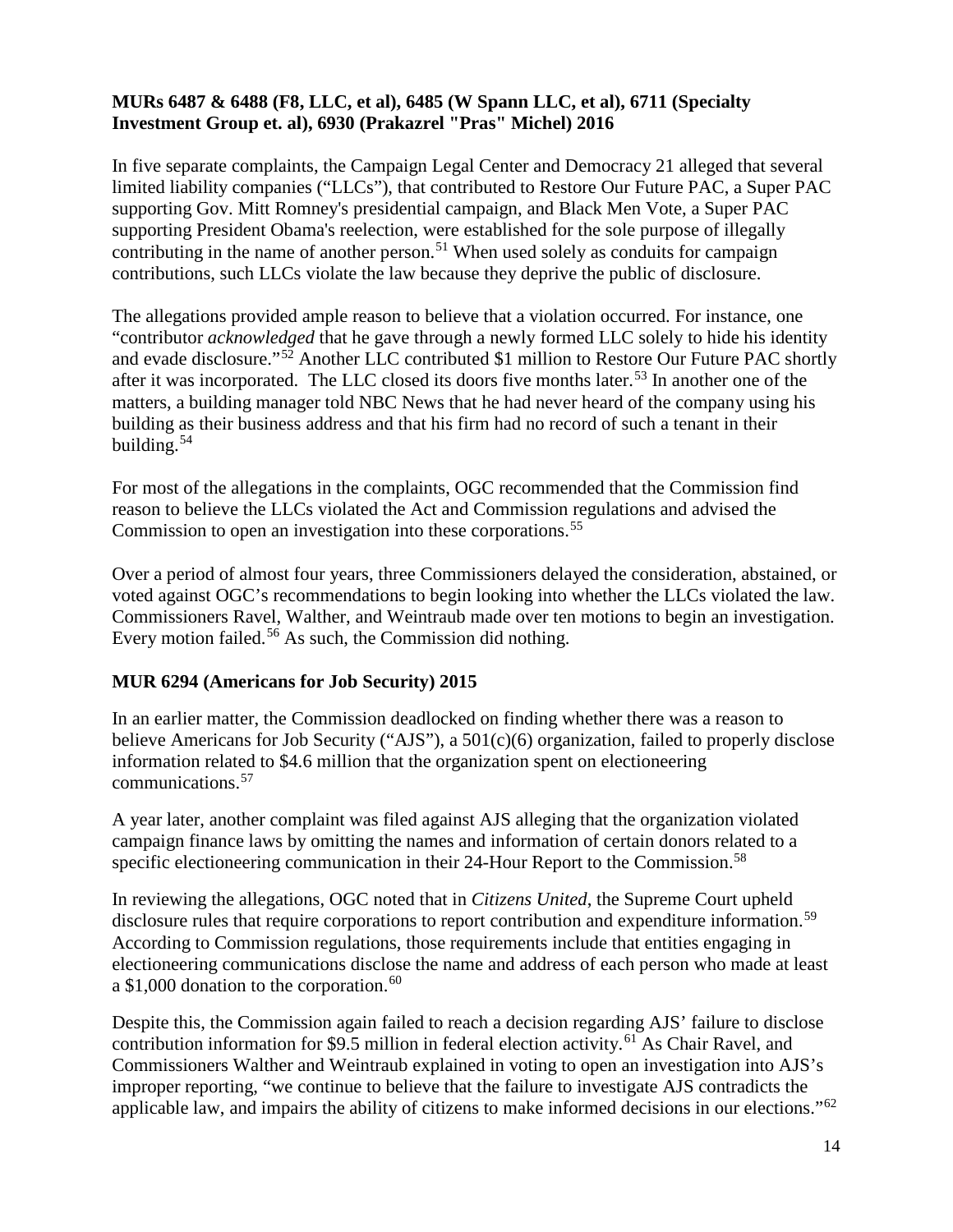#### **MUR 6612 and 6696 (Crossroads GPS) 2015**

campaign finance laws by failing to register as a political committee.<sup>[63](#page-23-5)</sup> Given the overall political activity of Crossroads GPS by spending tens of millions of dollars to influence federal contributions and expenditures. In a previous matter, the Commission deadlocked on finding reason to believe that Crossroads Grassroots Policy Strategies ("Crossroads GPS"), a 501(c)(4) non-profit organization, violated elections, Commissioners Ravel, Walther, and Weintraub voted to find reason to believe that Crossroads GPS violated the law by not registering as a political committee and reporting

 campaign finance laws by failing to disclose individual communications (MUR 6612) and an individual contribution (MUR 6696) in 2012.<sup>64</sup> Two years later, two complaints before the Commission alleged that Crossroads GPS violated

and Petersen opposed, the Commission decided to close the file without taking further action.<sup>65</sup> After two subsequent votes deadlocked, with Commissioners Ravel, Walther, and Weintraub finding reason to believe and authorizing an investigation and Commissioners Goodman, Hunter,

violators is accelerating a troubling trend in the political system."<sup>66</sup> Refusing to hold Crossroads determining political committee status."<sup>[67](#page-23-9)</sup> Had the Commission previously found Crossroads communications and contributions complained of in this matter.<sup>68</sup> Citing concerns about the rapid increase of undisclosed dark money in federal elections, Commissioners Ravel and Weintraub cautioned that "the failure to enforce the law against clear GPS accountable to disclosure requirements was, they said, symptomatic of certain Commissioners' "[unwillingness] to adhere to previously adopted Commission policy on GPS to be a political committee, Crossroads GPS would have been required to report the

### **MUR 6729 (Checks and Balances for Economic Growth) 2014**

 welfare" organization, for spending nearly \$900,000 on political attack ads without reporting any expenditures to the Commission.<sup>70</sup> In 2010, Citizens for Responsibility and Ethics in Washington ("CREW") filed a complaint against Checks and Balances for Economic Growth ("CBEG"), a 501(c)(4) non-profit "social of these expenses to the Commission.[69](#page-23-11) Commission regulations—last updated in 2006, almost ten years before this matter—exempt from disclosure certain website communications. If the same political ad appeared on television, however, CBEG would be required to disclose their

 candidate Mitt Romney standing in front of applauding mine workers, and a narrator repeating Chair Goodman, and Commissioners Hunter and Petersen found that because the ads were aired online and not placed for a fee on another person's website, CBEG did not have to report these expenses.[71](#page-23-13) The same Commissioners also found that the ads—which included photos of President Obama alongside text reading "ABSOLUTE LIES," video footage of presidential "President Obama and those like Sherrod Brown are job killers" over photos of Senator Sherrod Brown<sup>[72](#page-23-14)</sup>—were "not electioneering communications" for the same reasons.<sup>[73](#page-23-15)</sup> Vice Chair Ravel, and Commissioners Walther and Weintraub disagreed. Because the Commissioners could not agree on whether groups must disclose at least some information to the public about political advertisements made solely online, no action was taken and the Commission closed the matter.<sup>74</sup>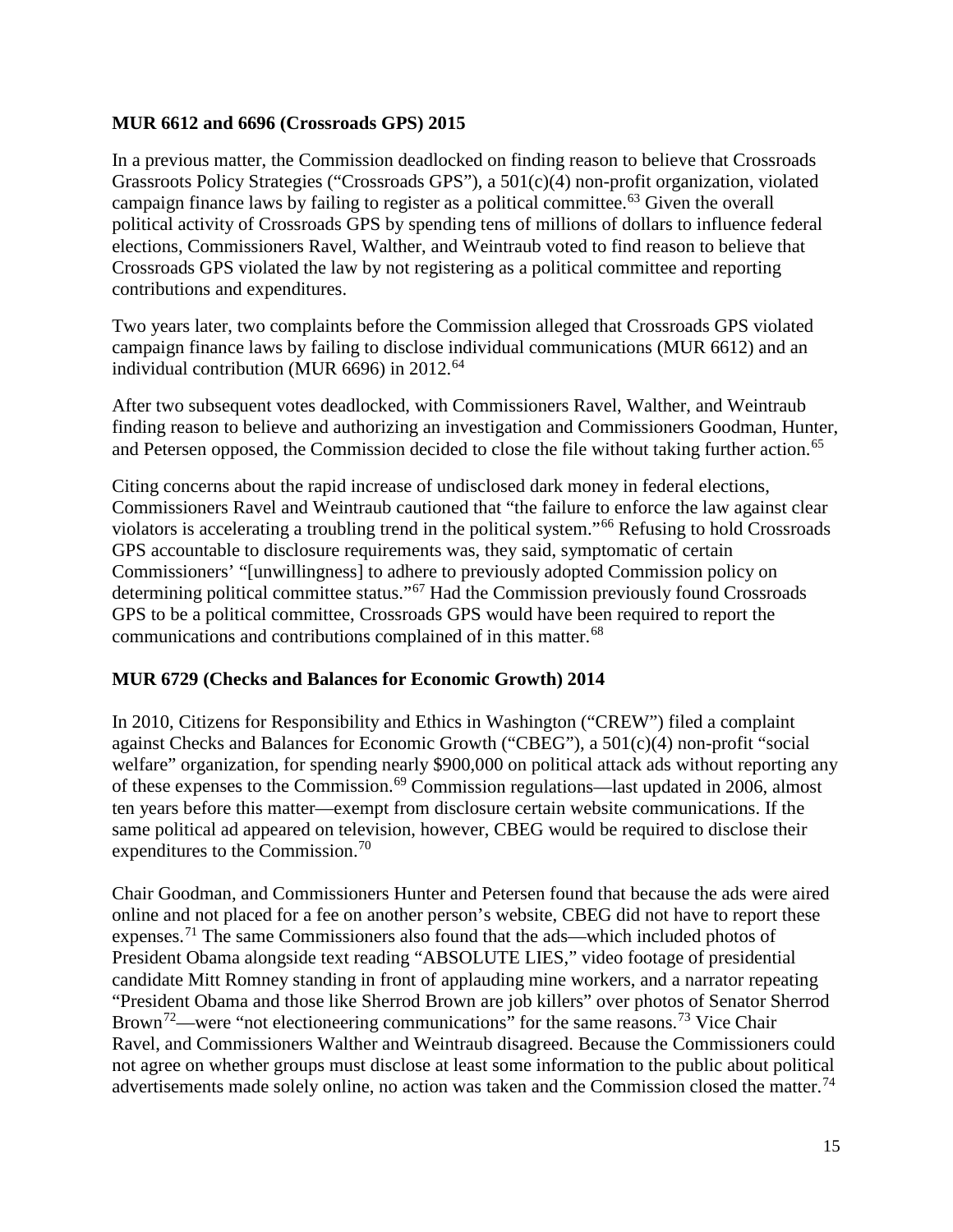## <span id="page-16-0"></span>C. *Political Committee Status*

of more than \$1,000 in a calendar year.<sup>75</sup> Every political committee must file statements of Voters and the press can access data on the Commission's website about an organization's Political committee status is closely linked to disclosure and a voter's right to know who is behind a political campaign. FECA generally defines "political committee" as any "committee, club, association, or other group of persons" which accepts contributions or makes expenditures organization with the Commission, follow certain structural guidelines, and are subject to periodic reporting requirements.[76](#page-23-18) The Supreme Court has clarified that only groups whose *major purpose* is the nomination or election of candidates should be considered a political committee.<sup>[77](#page-23-19)</sup> Registration and reporting keeps the political process transparent to the public. political activities and organization's donor and candidate affiliations. This valuable information can be used to make more informed decisions at the polls.

# **MUR 6391 and 6471 (Commission on Hope Growth and Opportunity) 2015**

 ("CHGO") failed to report and include proper disclaimers on more than \$2 million in In October 2010, a complaint alleged that the Commission on Hope, Growth, and Opportunity independent expenditures and electioneering communications.<sup>[78](#page-23-20)</sup> CHGO is a  $501(c)(4)$  "social welfare" organization.<sup>79</sup> In their application for tax-exempt status, CHGO informed the IRS that they had "no" plans to "spend any money attempting to influence the selection, nomination, election, or appointment of any person to any Federal, state, or local public office or to an office in a political organization."[80](#page-23-22)

 acknowledged their political goals, noting that it sought "[t]o make an impact using express pharmaceuticals, health care and other key concerns," and identified certain states as "potential Yet, in 2010, CHGO spent \$4.77 million on political advertisements.<sup>81</sup> CHGO later advocacy in targeted Senate races on key issues including financial reform, energy, taxes, targets."[82](#page-23-24) 

disclaimer.<sup>83</sup> The complaint alleged that CHGO should have reported the costs associated with producing and disseminating these advertisements and that each advertisement should have contained a proper

disclaimer.<sup>84</sup> OGC additionally recommended finding reason to believe that CHGO was required of one or more federal candidates.<sup>85</sup> OGC recommended finding reason to believe CHGO violated the law by failing to report the independent expenditures and electioneering communications and by using an improper to register as a political committee because it had met the threshold spending amount, and its federal election activity was evidence CHGO had as its major purpose the election or nomination

Despite these findings, the Commission deadlocked on whether there was reason to believe CHGO used improper disclaimers and should have registered as a political committee, but voted unanimously to authorize an investigation into whether CHGO failed to report independent expenditures and electioneering communications.<sup>86</sup> OGC's investigation unearthed even more evidence that CHGO's major purpose was to advocate for the election of particular federal candidates. At least 85% of the money CHGO spent in 2010, or \$4.77 million, was spent on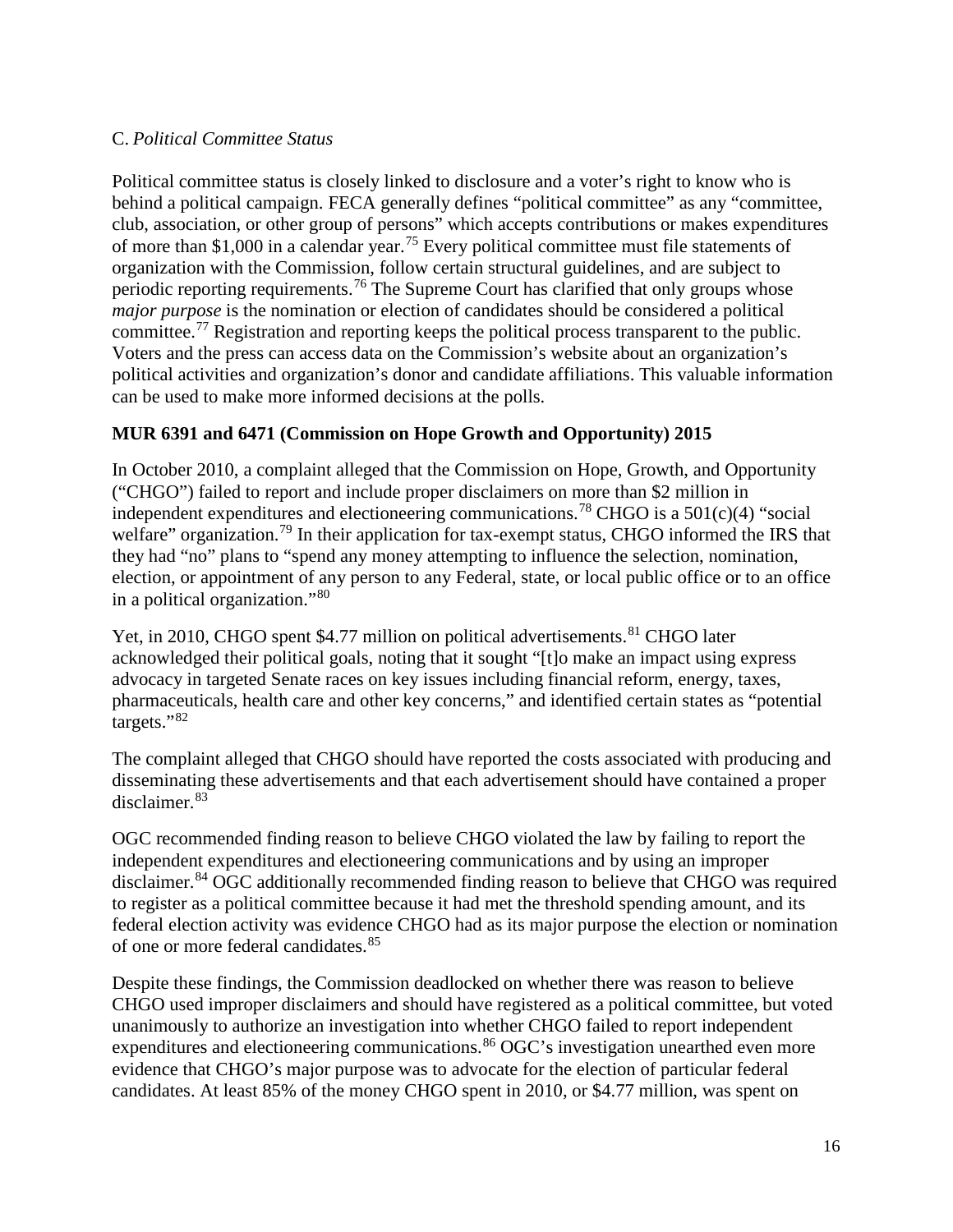advertisements.<sup>87</sup> These ads included sound bites like, "John Salazar says he's an independent voice. But he voted for the Pelosi agenda an astounding 97% of the time," and "Help Scott Tipton make American work again."[88](#page-23-30)

expenditure campaigns in key districts to support the election of Republican candidates."<sup>89</sup> political committee, and by failing to include in its advertisements the appropriate disclaimers.<sup>90</sup> A consultant to CHGO described it as "an organization which focuses on running independent Because of this additional information, OGC again recommended that the Commission find reason to believe CHGO violated campaign finance laws by failing to register and report as a

A vote on these recommendations from OGC again failed with Chair Ravel, and Commissioners Walther and Weintraub voting to approve the recommendations and Vice Chair Petersen, and Commissioners Hunter and Goodman opposed. A motion to enter into settlement negotiations for these violations and for CHGO's reporting violation also failed with the same voting results.<sup>91</sup> Despite entering into the investigation stage for the reporting violations and finding ample evidence of other violations, the Commission was unable to muster the votes to do anything.

# **MUR 6402 (American Future Fund) 2014**

In October 2010, a complaint alleged that the American Future Fund ("AFF"), a  $501(c)(4)$ "social welfare" organization, spent millions of dollars on federal election campaign activity, but failed to organize, register, and report as a political committee.<sup>92</sup> As such, it deprived voters of valuable information about who is behind the spending intended to influence campaigns.

candidate.<sup>94</sup> AFF acknowledged that it had spent \$21 million in 2010, reported \$7.36 million in independent expenditures, and \$1.74 million in electioneering communications—41 percent of their total expenditures<sup>93</sup>—but argued that it did not need to register as a political committee because the organization's "major purpose" was not to influence the nomination or election of a federal

OGC concluded that "the advertisements on which AFF spent an unknown amount in 2010 . . . provide evidence that AFF had as its major purpose the nomination or election of federal candidates."[95](#page-23-37) Consequently, OGC recommended the Commission find reason to believe AFF violated campaign finance laws.

view."<sup>[97](#page-23-39)</sup> The Commission deadlocked on this recommendation and closed the case. Regarding  $501(c)(4)$ organizations' unregulated and undisclosed influence of federal elections, Commissioners Ravel and Weintraub noted the FEC again failed to investigate complaints concerning some of the biggest spenders in the 2010 cycle. <sup>96</sup> "[T]his pattern of deadlocks," they wrote "has ensured that record amounts of money continue to be spent on our elections while hidden from public

### **MURs 6538 & 6589 (Americans for Job Security, American Action Network) 2014**

 In March 2012, CREW filed complaints against Americans for Job Security ("AJS") and the American Action Network ("AAN").<sup>[98](#page-24-0)</sup> The complaints alleged that AJS, a tax-exempt  $501(c)(6)$ organization, and AAN, a tax-exempt  $501(c)(4)$  organization, had both failed to register as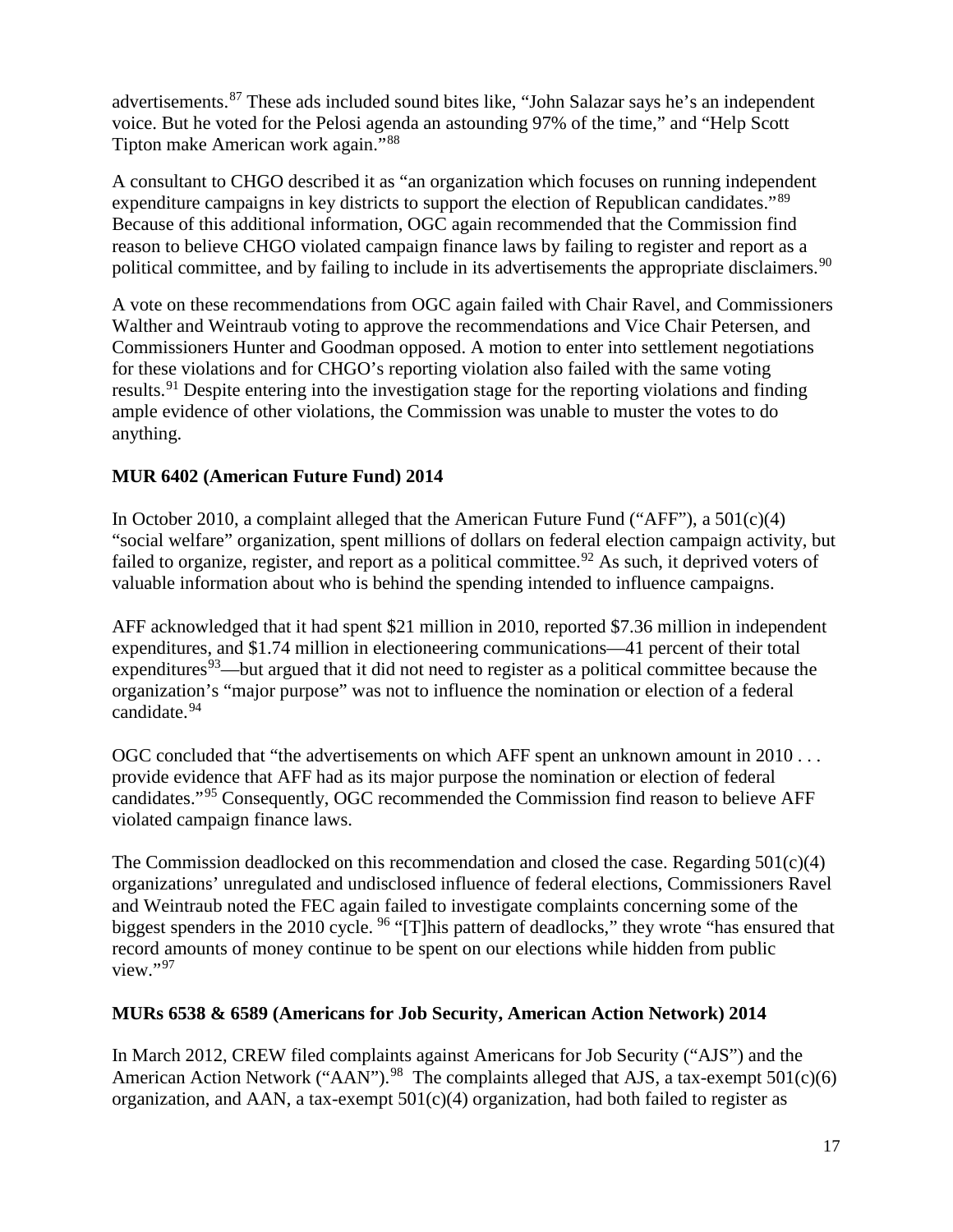political committees.<sup>[99](#page-24-1)</sup> As such, they were not required to report their receipts and expenditures — depriving voters of valuable information about who is behind campaign spending.

organization's major purpose was the election of federal candidates.<sup>101</sup> Notably, out of a total of The allegations provided reason to believe that a violation had occurred. The organizations did not dispute that they had exceeded the \$1,000 threshold the Commission uses to define political committee status.[100](#page-24-2) AJS spent roughly \$4.9 million in independent expenditures in 2010 and AAN spent more than \$4 million on the same. Ample evidence likewise demonstrated that each roughly \$12.4 million in overall spending in 2010, AJS spent roughly \$9.5 million—or 76.5% on federal campaign activity.<sup>102</sup> Similarly, OGC calculated that AAN spent more than \$17 million on federal campaign activity between 2009 and 2011, approximately 62.6% of its total spending. $103$ 

 OGC recommended the Commission find reason to believe that AJS and AAN violated FECA by failing to register as political committees and recommended that the Commission approve an investigation into both organizations.

 Commissioners Hunter and Petersen refusing to open an investigation, the Commission closed both files. $104$ The Commission deadlocked on both matters, however. With Chair Goodman, and

Chair Ravel, and Commissioners Walther and Weintraub highlighted the importance of enforcing the law in cases such as this, stating, "the entire purpose of the political committee status test boils down to a single, compelling policy interest: disclosure. Disclosure of donors and political spending is crucial."[105](#page-24-7)

 On September 19, 2016, a federal district court held that the bloc of commissioners acted influence the election or defeat of a particular candidate in an ongoing race."<sup>[106](#page-24-8)</sup> The court remanded the case to the Commission to "conform" with the opinion "within 30 days."<sup>107</sup> They "arbitrar[ily] and caprici[ously]" as well as "contrary to law" by dismissing these actions and that their decision "blinks reality" in "conclud[ing] that many of the ads . . . were not designed to did not do so. $108$ 

### **MUR 6396 (Crossroads GPS) 2014**

In October 2010, a complaint was filed alleging that Crossroads GPS, a 501(c)(4) "social welfare" organization,<sup>[109](#page-24-11)</sup> failed to register as a political committee.

 million on independent expenditures, which OGC concluded expressly advocated for the election or defeat of a federal candidate.<sup>111</sup> From June 1, 2010 through December 31, 2011, Crossroads GPS spent \$39.1 million on selfdescribed grants to other non-profits, "communications with the public," and costs associated with these communications.<sup>[110](#page-24-12)</sup> Crossroads GPS reported spending \$15.4 million of the \$39.1

communications that clearly criticized or opposed an identified federal candidate.<sup>[112](#page-24-14)</sup> Although Crossroads GPS argued that they were not required to register as a political committee because they spent their remaining funds on issue advocacy and other tax-exempt activities, OGC determined that Crossroads GPS spent an additional \$5.4 million in 2010 on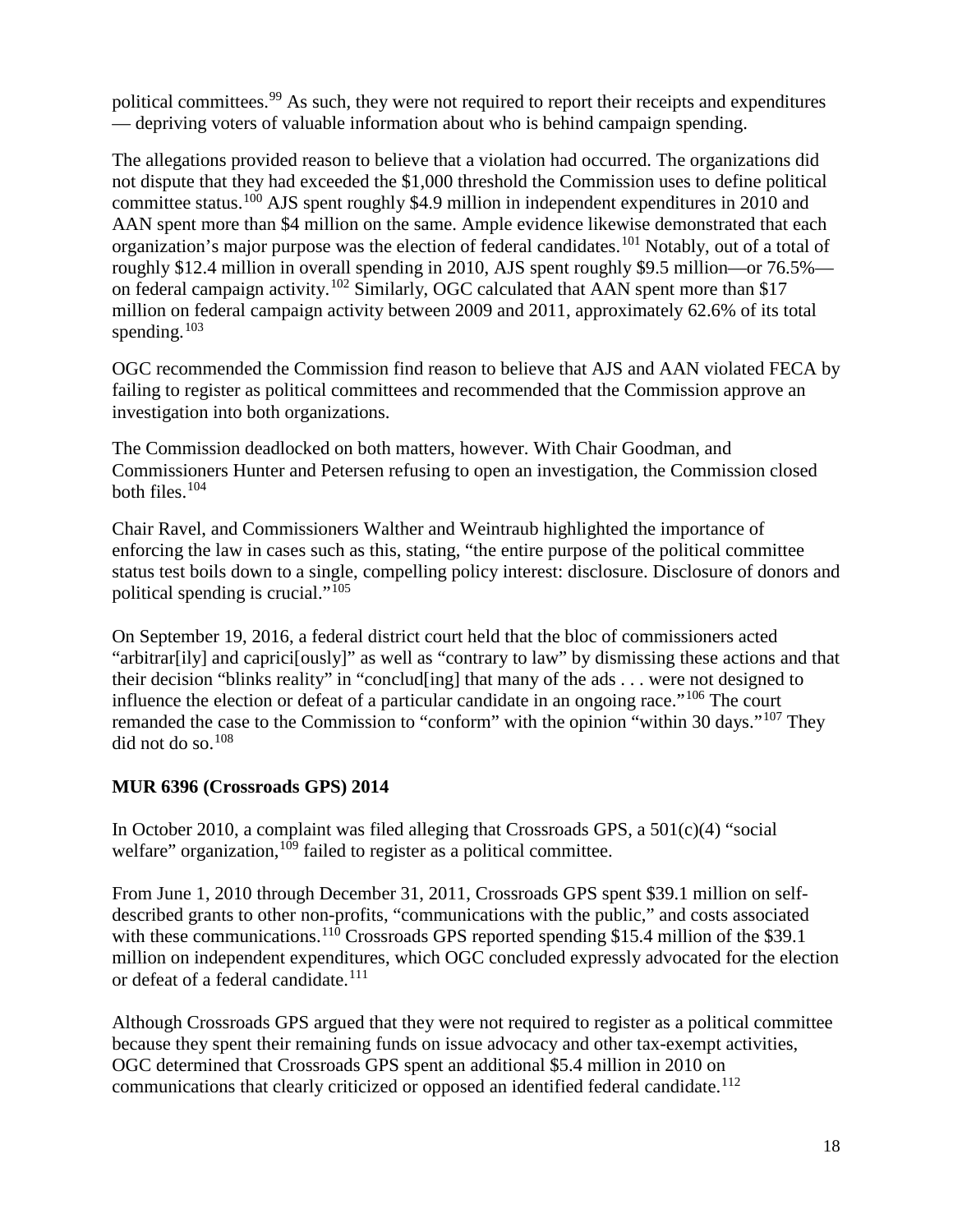register as a political committee. It also requested authorization to conduct an investigation.<sup>113</sup> activity that will enhance the public record."<sup>[114](#page-24-16)</sup> OGC recommended that the Commission find reason to believe that Crossroads GPS failed to Doing so, OGC believed, "may furnish evidence of additional spending on federal campaign

 Still, regardless of OGC's conclusion that Crossroads GPS spent more than half of its \$39.1 million budget on campaign-related communications in 2010,<sup>[115](#page-24-17)</sup> Commissioners Goodman, Hunter, and Petersen voted against finding reason to believe that Crossroads GPS failed to register as a political committee because the organization's "major purpose was not the nomination or election of a federal candidate."<sup>[116](#page-24-18)</sup> The deadlocked vote, which occurred three years after the complaint was filed, blocked Commission action against Crossroads GPS.

# <span id="page-19-0"></span>D. *Personal Use*

A federal candidate may not use their campaign funds for personal use,  $117$  which is when a candidate uses a contribution or something of value given to their campaign to fulfill obligations or expenses that would "exist irrespective of the candidate's election, campaign, or individual's duties as a holder of Federal office."<sup>118</sup> Violations of the personal use rules can result in criminal penalties in addition to civil penalties.<sup>[119](#page-24-21)</sup>

# **MUR 6518 (Newt 2012) 2016**

wife Callista Gingrich.<sup>[121](#page-24-23)</sup> OGC's analysis found that Newt 2012 paid staff, such as personal posted far more than a *de minimis* amount of promotional material on its website, Commission deadlocked on all of OGC's recommendations, including finding reason to believe allegations about reporting violations to the agency's Office of Alternative Dispute Resolution.<sup>125</sup> In 2012, CREW filed a complaint with the Commission alleging four campaign finance violations against former presidential candidate Newt Gingrich.[120](#page-24-22) CREW believed, among other things, that Newt Gingrich converted campaign funds for his personal use when his campaign committee, Newt 2012, paid for expenses related to a mailing list belonging to Gingrich Productions, Inc., a for-profit company that promotes books and media by Newt Gingrich and his assistants and schedulers, to assist in Gingrich Productions events.<sup>[122](#page-24-24)</sup> OGC's analysis also found that Newt 2012 promoted Gingrich Productions products and events, like book-signings and Callista Gingrich's books, on the Newt 2012 website and that "the record reflects that Newt 2012 www.newt.org" with more than 80 links to Gingrich Productions products and events.<sup>[123](#page-24-25)</sup> The that Newt Gingrich violated campaign finance laws by promoting on his campaign website materials and events for which he could profit.<sup>124</sup> The Commission closed the file after sending

# **MUR 6672 (Bilirakis for Congress) 2013**

In 2012, a complaint alleged that a Member of Congress (and candidate for re-election) used campaign funds to pay membership dues and event registration fees to the Royal Order of Jesters, a division of Shriners International, which is affiliated with the Masonic fraternity.<sup>126</sup> Because the campaign funds were being used for non-political activities in violation of the Commission's regulations, OGC recommended that the Commission find reason to believe that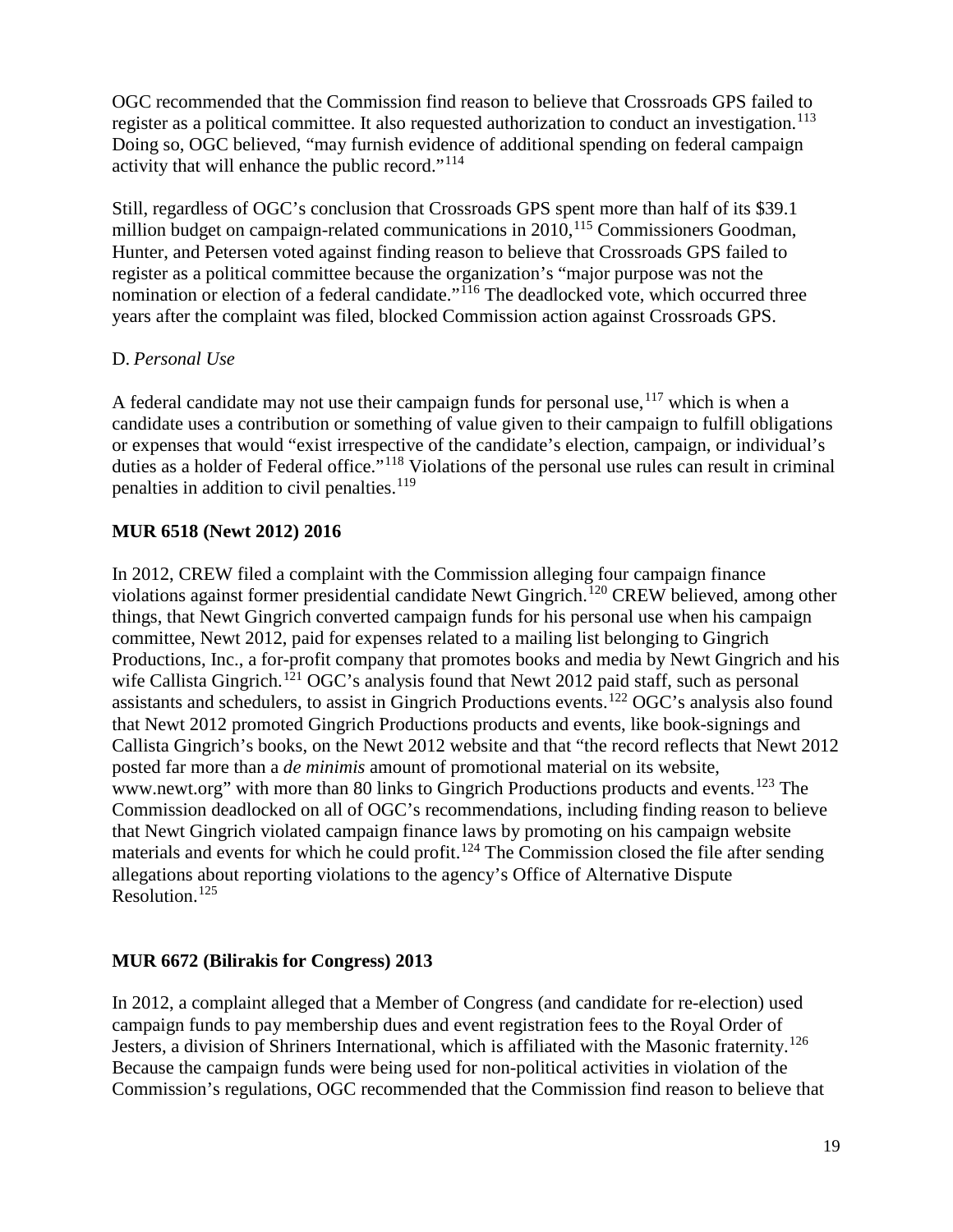disagreed. The Commission then closed the case.<sup>128</sup> Rep. Bilirakis violated campaign finance laws by converting his campaign funds for personal use.<sup>127</sup> Commissioners Walther and Weintraub agreed with OGC to find reason to believe that Rep. Bilirakis may have violated the law. Commissioners Hunter, McGahn, and Petersen

## <span id="page-20-0"></span>E. *Contributions By Foreign Nationals*

with a Federal, State, or local election."<sup>[129](#page-24-31)</sup> Campaign finance laws have long provided extensive protection against foreign spending in American elections. The Act provides that it is unlawful for a foreign national, "directly or indirectly," to make "a contribution or donation of money or other thing of value in connection

# **MUR 6678 (Mindgeek USA, Inc.) 2015**

 current statutory language banning contributions by foreign nationals applied to ballot initiatives. to dismiss the allegations by finding that state and local ballot initiatives were not "elections" interfering with fundamentally local decisions."<sup>[131](#page-24-33)</sup> The Commission closed the case. Chair Ravel initiatives. In 2012, a complaint alleged that foreign nationals who operated adult websites contributed funds to oppose a Los Angeles ballot measure—the "Safer Sex in the Adult Film Industry Act."<sup>[130](#page-24-32)</sup> Prior to considering this matter, the Commission had never addressed whether the Pursuant to the Act, Commission regulations, and judicial decisions, three Commissioners voted under the Act. Chair Ravel and Commissioners Weintraub and Walther disagreed. In a statement, Chair Ravel noted that moving forward in that matter would have been "the result that best accords with the expectation of our citizens, who do not want to see money from foreign sources later expressed her concern that the involvement of foreign money in ballot initiative campaigns is a serious problem that threatens the overall integrity of elections. She asked that OGC draft a proposed rulemaking to clarify that the term "election" for the purpose of the ban on foreign national contributions and expenditures included state and local ballot measures.<sup>[132](#page-24-34)</sup> The Commission deadlocked 3-3 on the proposal, and did nothing to address foreign money in ballot initiatives. 20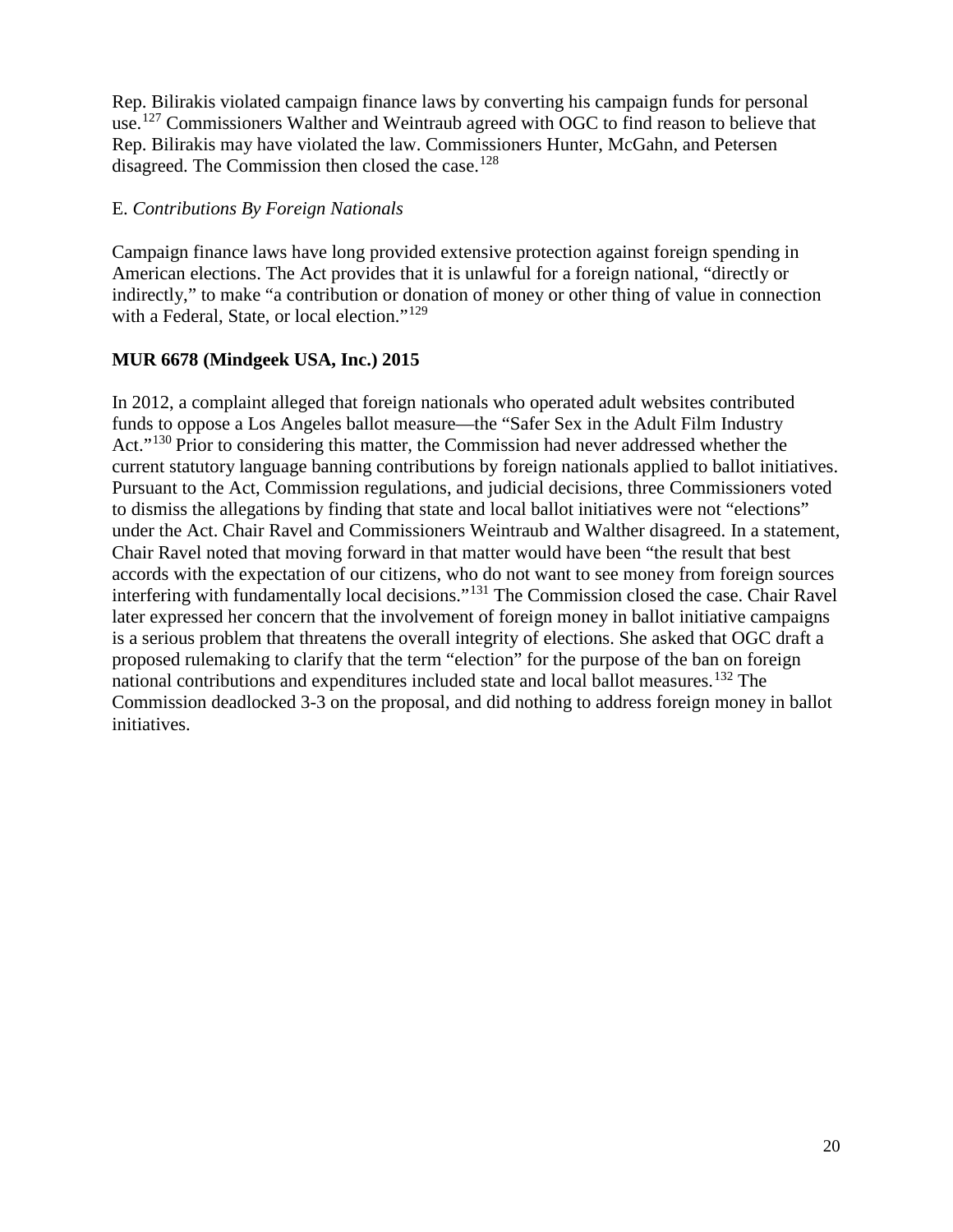#### **ENDNOTES**

<span id="page-21-2"></span> $\overline{\phantom{a}}$ 

<span id="page-21-10"></span>(May 18, 2016), *available at* https://www.washingtonpost.com/politics/trumps-deal-with-the-rnc-shows-how-big-<br>money-is-flowing-back-to-the-parties/2016/05/18/4d84e14a-1d11-11e6-b6e0-c53b7ef63b45\_story.html.

<span id="page-21-11"></span>[money-is-flowing-back-to-the-parties/2016/05/18/4d84e14a-1d11-11e6-b6e0-c53b7ef63b45\\_story.html.](https://www.washingtonpost.com/politics/trumps-deal-with-the-rnc-shows-how-big-money-is-flowing-back-to-the-parties/2016/05/18/4d84e14a-1d11-11e6-b6e0-c53b7ef63b45_story.html)<br><sup>11</sup> R. SAM GARRETT, CONG. RESEARCH SERV., R44318, THE FEDERAL ELECTION COMMISSION: ENFORCEMENT PROCESS AND SELECTED ISSUES FOR CONGRESS 12 (2015), *available at* 

<span id="page-21-13"></span> NBC News-4 Washington (Sept. 19, 2016), *available at* [http://www.nbcwashington.com/investigations/Deadlock-](http://www.nbcwashington.com/investigations/Deadlock-FEC-Commissioners-Say-Theyre-Failing-to-Investigate-Campaign-Violations-394014971.html)[FEC-Commissioners-Say-Theyre-Failing-to-Investigate-Campaign-Violations-394014971.html.](http://www.nbcwashington.com/investigations/Deadlock-FEC-Commissioners-Say-Theyre-Failing-to-Investigate-Campaign-Violations-394014971.html) 

<span id="page-21-14"></span><sup>14</sup>Michael Beckel, *Federal Election Commissioner Donald McGahn Criticizes 'Overreach' of Campaign Finance Reuglations*, OPENSECRETS BLOG (Mar. 21, 2011), [https://www.opensecrets.org/news/2011/03/federal-election](https://www.opensecrets.org/news/2011/03/federal-election-commissioner-donald-mcgahn-criticizes-overreach/)[commissioner-donald-mcgahn-criticizes-overreach/.](https://www.opensecrets.org/news/2011/03/federal-election-commissioner-donald-mcgahn-criticizes-overreach/) 15 Eric Lichtblau, *F.E.C. Can't Curb 2016 Election Abuse, Commission Chief Says*, N.Y. TIMES (May 2, 2015),

<span id="page-21-15"></span>*available at http://www.nytimes.com/2015/05/03/us/politics/fec-cant-curb-2016-election-abuse-commission-chief-says.html.* 

<span id="page-21-16"></span>[http://media.nbcwashington.com/documents/NBC4+Press+Statement+Sept+2016+\[Sept+7+2016\].pdf](http://media.nbcwashington.com/documents/NBC4+Press+Statement+Sept+2016+%5bSept+7+2016%5d.pdf) (last accessed <sup>16</sup> Press Statement by Chairman Matthew S. Petersen and Commissioner Caroline Hunter and Lee E. Goodman,

<span id="page-21-18"></span><sup>17</sup> GARRETT, *supra* note 11, at 12 n.57.

<span id="page-21-17"></span>Jan. 13, 2017).<br><sup>17</sup> GARRETT, *supra* note 11, at 12 n.57.<br><sup>18</sup> A vote to "close the file" merely indicates that the Commission will not be considering a matter any further. It does not indicate the Commission's view on the underlying issues in the case. For example, a vote to "close the file" might come after the Commission deadlocks 3-3 on whether to open an investigation. Because there is nothing left to decide after such a deadlock, the Commission may vote unanimously to "close the file."

<span id="page-21-19"></span>2017).<br><sup>20</sup> *Id.* <sup>19</sup> FEC Enforcement Statistics,<http://www.fec.gov/press/bkgnd/EnforcementStatistics.shtml>(last accessed Jan. 13, 2017).

<span id="page-21-21"></span><span id="page-21-20"></span>http://www.sacbee.com/news/politics-government/capitol-alert/article120980893.html. <sup>21</sup>Taryn Luna, *FPPC Imposes Nearly \$900,000 in Fines in 2016*, SACRAMENTO BEE (Dec. 15, 2016), *available at* 

<span id="page-21-22"></span><sup>22</sup> Center for Responsive Politics, *Outside Spending by Non-Disclosing Groups*,

<span id="page-21-23"></span><https://www.opensecrets.org/outsidespending/disclosure.php?range=tot>(last accessed Dec. 30, 2016). 23 *See* 52 U.S.C. § 30118(b)(3)(A). *See also* 52 U.S.C. § 30118(a).

<span id="page-21-0"></span> NBC NEWS-4 WASHINGTON (Sept. 19, 2016), *available at* [http://www.nbcwashington.com/investigations/Deadlock-](http://www.nbcwashington.com/investigations/Deadlock-FEC-Commissioners-Say-Theyre-Failing-to-Investigate-Campaign-Violations-394014971.html)<sup>1</sup>Tisha Thompson et al., *Deadlock: FEC Commissioners Say They're Failing to Investigate Campaign Violations*,

<span id="page-21-1"></span>[FEC-Commissioners-Say-Theyre-Failing-to-Investigate-Campaign-Violations-394014971.html.](http://www.nbcwashington.com/investigations/Deadlock-FEC-Commissioners-Say-Theyre-Failing-to-Investigate-Campaign-Violations-394014971.html) 2 Federal Election Commission, *The FEC and the Federal Campaign Finance Law*,

<span id="page-21-3"></span><http://www.fec.gov/pages/brochures/fecfeca.shtml>(last accessed Jan. 13, 2017).<br><sup>3</sup> For terrific research assistance, thanks to interns Amanda McFarland, Poy Winichakul, Cara Schuman, Idean Lahaji, Andrew Pepper-Anderson, and Danielle Caputo. 4 Federal Election Commission, *Guidebook for Complainants and Respondents on the FEC Enforcement Process,* 

<span id="page-21-4"></span>Federal Election Commission at 4 (May 2012), *available at [http://www.fec.gov/em/respondent\\_guide.pdf.](http://www.fec.gov/em/respondent_guide.pdf)* 

<span id="page-21-5"></span><sup>&</sup>lt;sup>5</sup> PROJECT FEC TASK FORCE, NO BARK, NO BITE, NO POINT (2002), *available at*<br>http://www.democracy21.org/uploads/%7BB4BE5C24-65EA-4910-974C-759644EC0901%7D.pdf. Enforcement Process (March 16, 2007).  $672$  F.R. 12545, Statement of Policy Regarding Commission Action in Matters at the Initial Stage in the

<span id="page-21-7"></span><span id="page-21-6"></span> <sup>7</sup>*See* Statement of Reasons of Commissioner Steven T. Walther in the Matter of MUR 6396 (Crossroads Grassroots Policy Strategies) at 9, dated Dec. 30, 2014.

<span id="page-21-8"></span> $8$  Id.

<span id="page-21-9"></span><sup>9</sup> Nicholas Confessore, *Election Panel Enacts Policies by Not Acting*," N.Y. TIMES (Aug. 26, 2014), *available at*  [http://www.nytimes.com/2014/08/26/us/politics/election-panel-enacts-policies-by-not-acting.html.](http://www.nytimes.com/2014/08/26/us/politics/election-panel-enacts-policies-by-not-acting.html) 10 Matea Gold, *Trump's Deal With the RNC Shows How Big Money is Flowing Back to the Parties*, WASH. POST

<span id="page-21-12"></span>[https://www.fas.org/sgp/crs/misc/R44319.pdf.](https://www.fas.org/sgp/crs/misc/R44319.pdf) 12 PUBLIC CITIZEN, ROILED IN PARTISAN DEADLOCK, FEDERAL ELECTION COMMISSION FAILING 1,4, *available at*  [https://www.citizen.org/documents/fec-deadlock-update-april-2015.pdf.](https://www.citizen.org/documents/fec-deadlock-update-april-2015.pdf) 13 Tisha Thompson et al., *Deadlock: FEC Commissioners Say They're Failing to Investigate Campaign Violations*,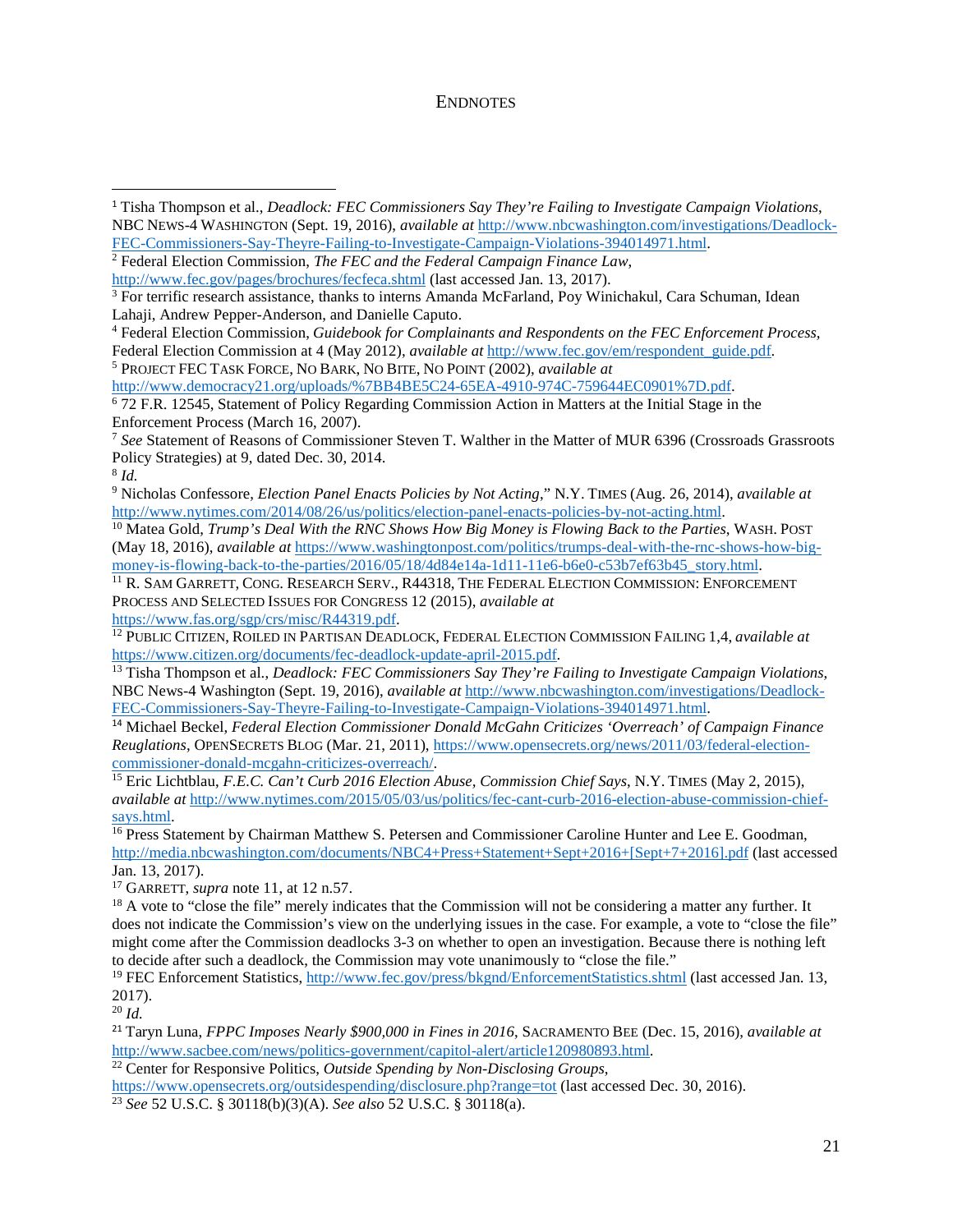<span id="page-22-0"></span><sup>24</sup> 52 U.S.C. § 30118(b)(3)(B-C).<br><sup>25</sup> *See* 11 C.F.R. § 114.2(f)(2).<br><sup>26</sup> *See* First General Counsel's Report at 1 (Feb. 1, 2016), MUR 6661 (Robert E. Murray, et. al); Alec MacGillis, *Coal Miner's Donor*, THE NEW REPUBLIC (Oct. 4, 2012), https://newrepublic.com/article/108140/coal-miners-

<span id="page-22-3"></span>donor-mitt-romney-benefactor.<br><sup>27</sup> *See S*tatement of Reasons of Vice Chairman Steven T. Walther & Commissioners Ann M. Ravel and Ellen L. Weintraub in the Matter of MUR 6661 (Robert E. Murray, et. al.) at 2, dated May 20, 2016.

<span id="page-22-4"></span> $28$  *Id.* at 2-3.

<span id="page-22-5"></span> $^{29}$  *Id.* at 3.

<span id="page-22-6"></span> $30$  Id.

 $\overline{\phantom{a}}$ 

<span id="page-22-8"></span><span id="page-22-7"></span> $1/31$  *Id.*<br> $32$  *See* First General Counsel's Report at 1 (Feb. 1, 2016), MUR 6661 (Robert E. Murray, et. al).

<span id="page-22-9"></span>

<span id="page-22-11"></span><span id="page-22-10"></span> $35$  See id. at 7.

<span id="page-22-13"></span><span id="page-22-12"></span> $36$  See id. at 1-2.

 $37$  See Statement of Reasons of Chair Ann M. Ravel & Commissioner Weintraub in the Matter of 6651 (Murray <sup>29</sup> Id. at 3.<br><sup>31</sup> Id.<br><sup>31</sup> Id.<br><sup>32</sup> See First General Counsel's Report at 1 (Feb. 1, 2016), MUR 6661 (Robert E. Murray, et. al).<br><sup>33</sup> Certification (Apr. 12, 2016), MUR 6661 (Robert e. Murray, et. al).<br><sup>34</sup> See supra not Energy Corp.) at 2, dated July 23, 2015.

<span id="page-22-14"></span> $^{38}$  *Id.* at 2.<br><sup>39</sup> See First General Counsel's Report at 18 (Mar. 20, 2014), MUR 6651 (Murray Energy Corp.).

<span id="page-22-16"></span><span id="page-22-15"></span> $40$  *See supra* note 37, at 1.<br> $41$  Certification (June 16, 2015), MUR 6651 (Murray Energy Corp.).

<span id="page-22-18"></span><span id="page-22-17"></span><sup>42</sup> See Statement of Reasons of Vice Chair Ellen L. Weintraub & Commissioners Cynthia L. Bauerly and Steve T. Walther in the Matter of MUR 6344 (United Public Workers, AFSCME Local 646, AFL-CIO) at 1 (dated Aug. 8, 2012).<br> $43$  See First General Counsel's Report at 4 (Jan. 31, 2011), MUR 6344 (UPW).

<span id="page-22-20"></span> $44$  *Id.* at 7.

<span id="page-22-22"></span><span id="page-22-21"></span> $45$  *Id.* at 17.

<span id="page-22-19"></span><sup>43</sup> See First General Counsel's Report at 4 (Jan. 31, 2011), MUR 6344 (UPW).<br><sup>44</sup> Id. at 7.<br><sup>45</sup> Id. at 17.<br><sup>46</sup> See Statement of Reasons of Chair Caroline C. Hunter & Commissioners Donald F. McGahn II and Matthew S. Petersen in the Matter of 6344 (United Public Workers, AFSCME Local 646, AFL-CIO) (dated Aug. 8, 2012). The Commission eventually voted 6-0 to find no reason to believe on all of the coercion allegations, but agreed to find reason to believe for another allegation that the union failed to report their independent expenditures properly. Certification (Apr. 5, 2011), MUR 6344 (UPW).

<span id="page-22-23"></span>47 Center for Responsive Politics, *Outside Spending by Disclosure, Excluding Party Committees*,

<span id="page-22-24"></span><https://www.opensecrets.org/outsidespending/disclosure.php?range=tot>(last accessed Nov. 28, 2016).<br><sup>48</sup> *See* 52 U.S.C. § 30104(a)(1).<br><sup>49</sup> *See* 52 U.S.C. § 30104(b).

<span id="page-22-28"></span><span id="page-22-27"></span>

<span id="page-22-26"></span><span id="page-22-25"></span><sup>49</sup> See 52 U.S.C. § 30104(b).<br><sup>50</sup> See generally 52 U.S.C. § 30104<br><sup>51</sup> See, e.g., First General Counsel's Report in MUR 6485 (W Spann LLC, et al.), dated Aug. 28, 2012, at 3.<br><sup>52</sup> See Statement of Reasons of Commissioner (W Spann LLC, *et al*.), 6487 & 6488 (F8, LLC, *et al.*), 6711 (Specialty Investments, Inc., *et al.*) at 2, dated Apr. 13,

<span id="page-22-29"></span>2016).<br><sup>53</sup> See Complaint at 3 (Aug. 5, 2011), MUR 6485 (W Spann).

<span id="page-22-30"></span><sup>54</sup> See Michael Isikoff, *Firm gives \$1 million to pro-Romney group, then dissolves, NBC NEWS (Aug. 4, 2011), available at* [http://today.msnbc.msn.com/id/44011308/ns/politics-decision \\_2012/,](http://today.msnbc.msn.com/id/44011308/ns/politics-decision%20_2012/) *cited in* Compl. at 2 (Aug. 5, 2011), MUR 6485 (W Spann).

<span id="page-22-31"></span><sup>55</sup>*See* Statement of Reasons of Vice Chair Steven T. Walther, Commissioners Ann M. Ravel & Ellen L. Weintraub in the Matters of MURs 6485 (W Spann LLC, *et al*.), 6487 & 6488 (F8, LLC, *et al.*), 6711 (Specialty Investments, Inc., *et al.*) at 2, dated Apr. 1, 2016).<br><sup>56</sup> *See* Certification (Feb. 23, 2016), MURs 6487 & 6488 (F8); Certification (Feb. 23, 2016), MUR 6930 (Michel);

<span id="page-22-32"></span>Certification (Feb. 23, 2016), MUR 6711 (Specialty Investment Group); Certification (Feb. 23, 2016), MUR 6485 (W Spann); Certification (Nov. 17, 2015), MURs 6487 & 6488 (F8); Certification (Nov. 17, 2015), MUR 6711 (Specialty Investment Group); Certification (Nov. 17, 2015), MUR 6485 (W Spann); Certification (Oct. 29, 2015), MURs 6487 & 6488 (F8); Certification (Oct. 29, 2015), MUR 6711 (Specialty Investment Group); Certification (Oct. 29, 2015), MUR 6485 (W Spann).

<span id="page-22-33"></span><sup>57</sup>*See* Certification in MUR 6538 (Americans for Job Security), dated June 24, 2014; Certification in MUR 6589

<span id="page-22-2"></span><span id="page-22-1"></span>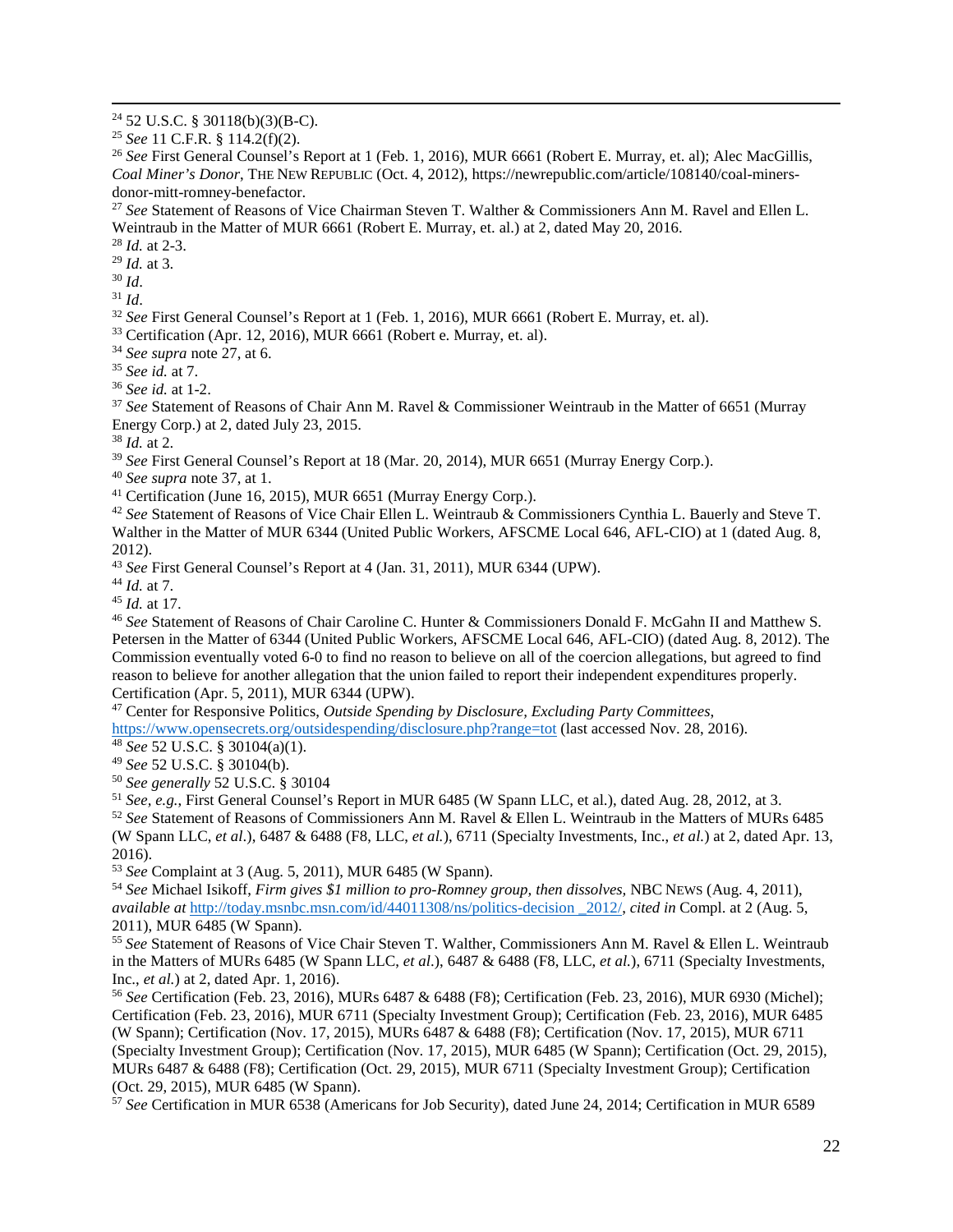groups violated the Act. *Id.* Chairman Goodman and Commissioners Hunter and Petersen dissented. *Id.* (American Action Network), dated June 24, 2014. In both matters, we voted to find reason to believe that the <sup>58</sup>*See* First General Counsel's Report at 1-2 (Feb. 26, 2015), MUR 6294 (Americans for Job Security).

<span id="page-23-1"></span><span id="page-23-0"></span> $59$  *Id.* at 9.

 $\overline{\phantom{a}}$ 

<span id="page-23-3"></span><span id="page-23-2"></span> $60$  *Id.* at 9-10.

<sup>59</sup> Id. at 9.<br><sup>60</sup> Id. at 9-10.<br><sup>61</sup> *See* Certification in MUR 6294 (Americans For Job Security), dated Apr. 21,2015.<br><sup>62</sup> *See* Statement of Reasons of Chair Ann M. Ravel & Commissioners Steve T. Walther and Ellen L. We

<span id="page-23-6"></span>

<span id="page-23-5"></span><span id="page-23-4"></span>the Matter of MUR 6294 (Americans for Job Security), dated Apr. 21, 2015.<br><sup>63</sup> See Certification (Dec. 3, 2013), MUR 6396 (Crossroads GPS).<br><sup>64</sup> See Statement of Reasons of Chair Ann M. Ravel & Commissioner Ellen L. Weintr 6612 & 6696 (Crossroads GPS) at 1, dated Jan. 22, 2016.

<span id="page-23-7"></span><sup>65</sup> Certification (Nov. 17, 2015), MUR 6612 (Crossroads GPS) (producing two deadlocked votes); Certification (Nov. 17, 2015), MUR 6696 (Crossroads GPS) (producing two deadlocked votes); Certification (Dec. 17, 2015), MUR 6612 (Crossroads GPS) (voting to close the file); Certification (Dec. 17, 2015), MUR 6696 (Crossroads GPS)

(voting to close the file).<br> $66$  See supra note 64, at 2.

<span id="page-23-9"></span><span id="page-23-8"></span> $67$  Id.

<span id="page-23-10"></span> $68$   $Id.$ 

<span id="page-23-11"></span><sup>69</sup> See First General Counsel's Report at 2, 4 (Aug. 6, 2014), MUR 6729 (Checks and Balances for Economic Growth).

<span id="page-23-12"></span><sup>70</sup>*See* Statement of Reasons of Commissioner Ann M. Ravel in the Matter of MUR 6729 (Checks and Balances for Economic Growth) at 1, dated Oct. 24, 2016.

<span id="page-23-13"></span><sup>71</sup>*See* Statement of Reasons of Chairman Lee E. Goodman & Commissioners Caroline C. Hunter and Matthew S.

<span id="page-23-14"></span> $72$  See supra note 69, 2-3.

<span id="page-23-15"></span> $73$  See supra note 71, at 4.

<span id="page-23-17"></span><span id="page-23-16"></span><sup>74</sup> See Certification in MUR 6729 (Checks and Balances), dated Sept. 16, 2014.

<span id="page-23-18"></span>

<span id="page-23-20"></span><span id="page-23-19"></span>

Petersen in the Matter of MUR 6729 (Checks and Balances for Economic Growth) at 2, dated Oct. 24, 2014.<br><sup>72</sup> See supra note 69, 2-3.<br><sup>73</sup> See supra note 71, at 4.<br><sup>74</sup> See Certification in MUR 6729 (Checks and Balances), d Opportunity).

<span id="page-23-21"></span> $79$   $\bar{1}d$  at 5.

<span id="page-23-22"></span>on Hope, Growth, and Opportunity) at 5 n.14. <sup>80</sup> See Statement of Reasons of Vice Chairman Steven T. Walther in the Matter of MURs 6391 & 6471 (Commission

<span id="page-23-23"></span>on Hope, Growth, and Opportunity) at 5 n.14.<br><sup>81</sup> *See S*tatement of Reasons of Chair Ann M. Ravel & Commissioner Ellen L. Weintraub in the Matter of MURs 6391 & 6471 (Commission on Hope, Growth, and Opportunity) at 1, dated Nov. 5, 2015.

<span id="page-23-24"></span> $82$  See supra note 80, at 5 n.14.

<span id="page-23-25"></span><sup>83</sup> See Complaint at 4-5 (Oct. 4, 2010), MURs 6391 & 6471 (Commission on Hope, Growth, and Opportunity).

<span id="page-23-26"></span> $84$  See First General Counsel's Report at 39 (Dec. 26, 2013), MURs 6391 & 6471 (Commission on Hope, Growth, and Opportunity).

<span id="page-23-27"></span> $85$  *Id.* at 38-39.

<span id="page-23-28"></span><sup>86</sup> See Certification (Dec. 16, 2014), MURs 6391 & 6471 (Commission on Hope, Growth, and Opportunity).

<span id="page-23-29"></span> $87$  See supra note 81, at 1.

<span id="page-23-30"></span><sup>88</sup> See id. at 2-3.

<span id="page-23-31"></span> $89$  See id. at 2.

<span id="page-23-32"></span><sup>89</sup> *See id.* at 2.<br><sup>90</sup> *See* Third General Counsel's Report at 39 (Sept. 24, 2015), MURs 6391 & 6471 (Commission on Hope, Growth, and Opportunity).

<span id="page-23-33"></span><sup>91</sup> Certification (Oct. 1, 2015), MURs 6391 & 6471 (Commission on Hope, Growth, and Opportunity).

<span id="page-23-34"></span><sup>92</sup>*See* First General Counsel's Report at 3 (Jan. 17, 2013), MUR 6402 (American Future Fund).

<span id="page-23-35"></span><sup>93</sup>*See* Statement of Reasons of Vice Chair Ann M. Ravel & Commissioner Ellen L. Weintraub in the Matter of MUR 6402 (American Future Fund) at 2, dated Dec. 18, 2014.

<span id="page-23-38"></span><span id="page-23-37"></span> $95$  *Id.* at 17.

<span id="page-23-36"></span> <sup>94</sup>*See supra* note 92, at 5. 95 *Id*. at 17. 96 *See supra* note 93, at 3. 97 *Id*. <sup>96</sup> See supra note 93, at 3.

<span id="page-23-39"></span> $97$  Id.